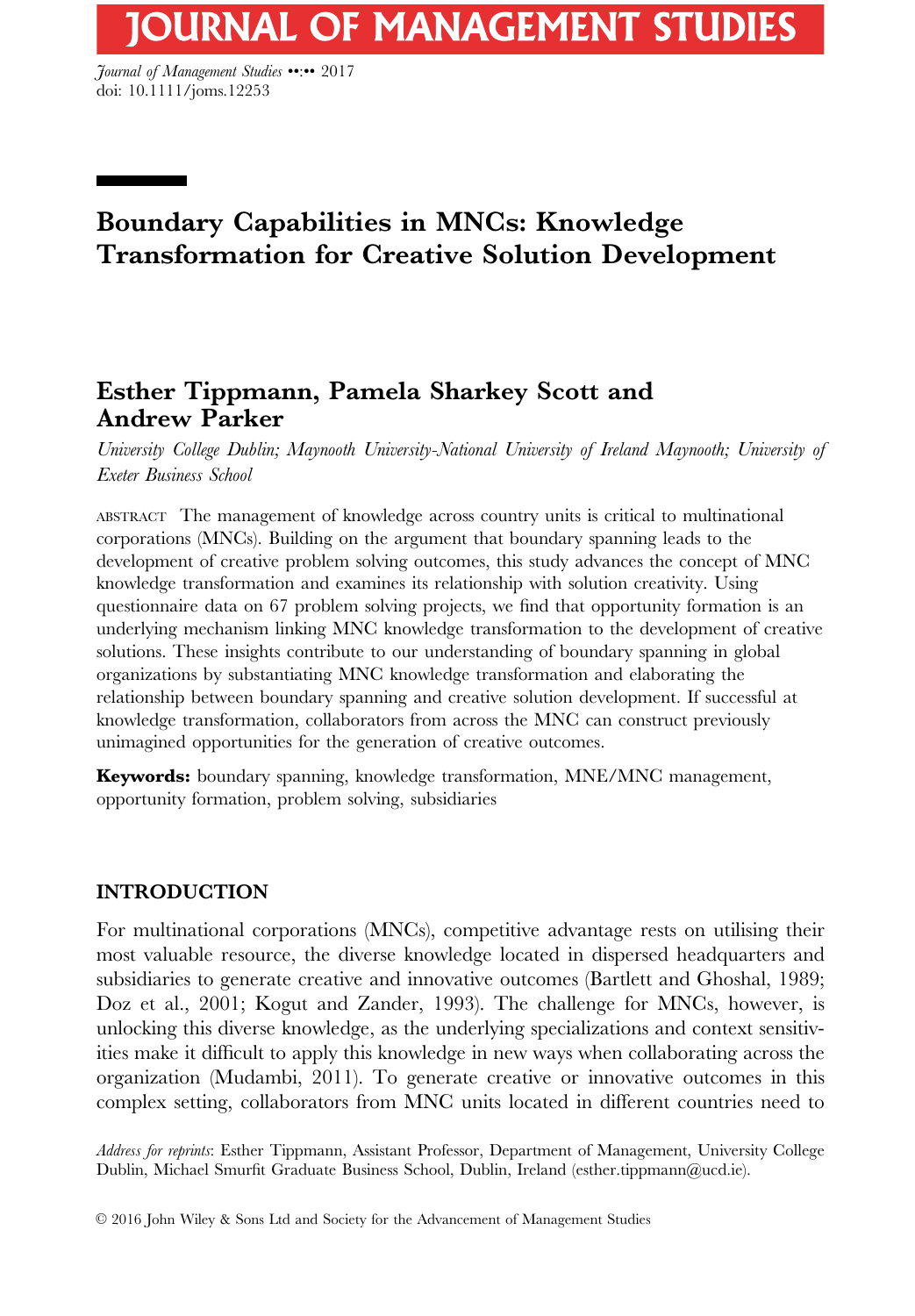#### 2 E. Tippmann et al.

find ways to draw on and interlink their diverse knowledge. The ability of collaborators to span the boundaries that separate their diverse knowledge is critical.

To date, explorations of the challenges of managing knowledge in MNCs have largely investigated the pattern of knowledge flows (e.g., Gupta and Govindarajan, 2000; van Wijk et al., 2008), or the search activities of locating and accessing dispersed knowledge (Parker and Tippmann, 2016; Tippmann et al., 2014). In addition, work on innovation within the MNC recognizes the value of utilizing diverse knowledge across country units (Berry, 2014; Mors, 2010; Mudambi et al., 2007). Yet, the implicit boundary spanning work (Schotter et al., 2017), in particular the action and interaction required to successfully deal with diverse knowledge, is not sufficiently theorized. Similarly, research concerned with boundary spanning in the MNC context has thus far focused on the role and skills of individual boundary spanners (Barner-Rasmussen et al., 2014; Schotter and Beamish, 2011) in connecting different knowledge pockets, and on the role of communities of practice in the access and dissemination of tacit knowledge (Tallman and Chacar, 2011). Despite this progress, there remains a gap in our understanding of the boundary spanning behaviours of individuals when working together as a group across geographically distributed MNC units. Little is known about how collaborators from across subsidiary and headquarters units collectively mobilize their unique and specialized knowledge to achieve boundary spanning. In sum, there is a need to examine the microsocial activities of collaborators from different geographically dispersed locations as they seek to apply their knowledge in new and useful ways and the specific mechanisms that govern the impact of these boundary spanning efforts on the generation of creative or innovative outcomes.

To address this gap, we draw on seminal work by organization scholars, who have explored more deeply the micro-social interactions of collaborators with diverse knowledge backgrounds in the context of innovation projects (e.g., Carlile, 2002, 2004; Dougherty, 1992). This work suggests that boundary spanning is at the heart of the generation of innovative and creative outcomes during problem solving. However, transferring knowledge in the sense of 'simple' processing of information, or even translating knowledge in the sense of developing a common meaning to overcome interpretive differences between contexts is insufficient for solving non-routine problems. Instead, knowledge transformation is required, that is a systematic approach by individuals to utilize, learn from and synthesize knowledge at boundaries (Carlile, 2004; Carlile and Rebentisch, 2003). This necessitates active and deep engagement to modify common and individual domain-specific knowledge to effectively share and synthesize knowledge at the boundary. If collaborators succeed in this demanding task and exhibit a capacity and ability to act and interact in a manner which iteratively and repeatedly transfers, translates and transforms knowledge, then a boundary capability is developed (Carlile, 2004). Such a boundary capability enables effective utilization of a firm's diverse knowledge for the generation of creative and innovative outcomes.

Following this, we propose the concept of MNC knowledge transformation as one underpinning of a boundary capability in the MNC, capturing the behavioural aspects of collaborators' actions and interactions in applying diverse knowledge across subsidiary and headquarters units in situations where innovative or creative outcomes are desired. Combining arguments from problem solving theory (Baer et al., 2013; Nickerson et al.,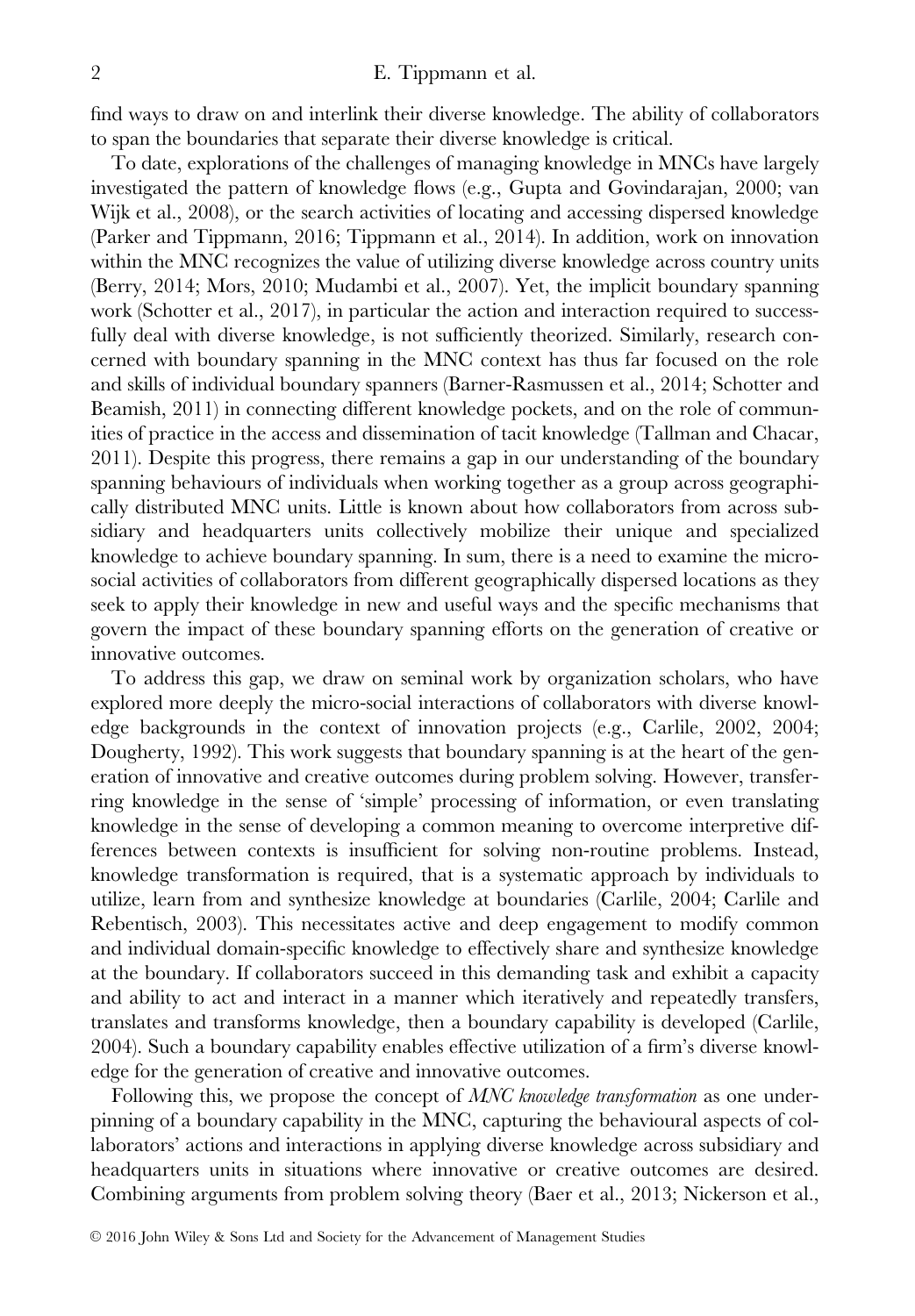2012) and the literature on opportunity creation (Alvarez and Barney, 2007; Alvarez et al., 2013), we further argue that opportunity formation, defined as the extent to which collaborators explore new possibilities and construct new ideas, is a generative or mediating mechanism through which MNC knowledge transformation leads to creative solutions. Breaking out of habitual and common problem definitions is a key challenge in problem solving (Baer et al., 2013, Enders et al., 2016; Ford, 2002). Therefore, we propose that opportunity formation, as an entrepreneurial approach to problem formulation, stimulates the oftentimes lacking, but critically important, activities of reframing or redefining a situation. This in turn leads to the development of previously unimagined solutions. Our interest is in the level of creativity of the final, implemented solution (Godart et al., 2015), defined as the degree to which the solution exhibits the two attributes of creativity – newness and appropriateness (Amabile, 1996; Oldham and Cummings, 1996; Perry-Smith and Shalley, 2003). A creative solution thus combines novelty and efficacy, meaning that while different to previous solutions, it is not too bizarre to prevent adoption by the firm. We test our theoretical model by examining 67 nonroutine problem solving processes (Cyert and March, 1963; Nelson and Winter, 1982) at a project-level of analysis.

By finding empirical support for our arguments, this study contributes to theory in important ways. First, we respond to calls to draw on theories of boundary spanning to advance the MNC literature (Andersson et al., 2016). Specifically, by conceptualizing MNC knowledge transformation as capturing the micro-social actions and interactions of collaborators across MNC units as they seek to apply their diverse knowledge in new ways, we address a hitherto neglected perspective of boundary spanning in MNCs. Our findings demonstrate that knowledge transformation can be the collective accomplishment of a group of collaborators from different MNC units. Such a perspective on boundary spanning in global organizations is greatly needed given the rise of projectlevel organizing to perform innovative and creative activities. In addition, our finding that the micro-social interactions of collaborators lead to the collective achievement of creative solutions suggests that knowledge transformation is one critical microfoundation of a boundary capability in the MNC.

Second, our findings confirm the value of boundary spanning for the attainment of creative solutions (e.g., Carlile, 2002, 2004; Dougherty, 1992) and offer interesting insights into this association. We develop arguments and find empirical support for a more complex association than previously considered: the influence of knowledge transformation on the development of creative solutions is unlocked by the mediating effect of collaborators reframing a problem as an opportunity. Knowledge transformation is the most demanding activity in spanning boundaries during problem solving (Carlile, 2004), and our results imply that proposing and applying diverse knowledge in new ways across MNC units enables the exploration of alternative problem formulations and unearths new solution options. Opportunity formation offers new possibilities for generating novel and useful products, services or processes. Our study thus provides new insights into the underlying mechanisms of how the difficult task of spanning boundaries in the MNC adds value.

Our third contribution is to reveal a path for subsidiaries to achieve creative contributions for the MNC. Despite acknowledging that subsidiaries can be creative (Cantwell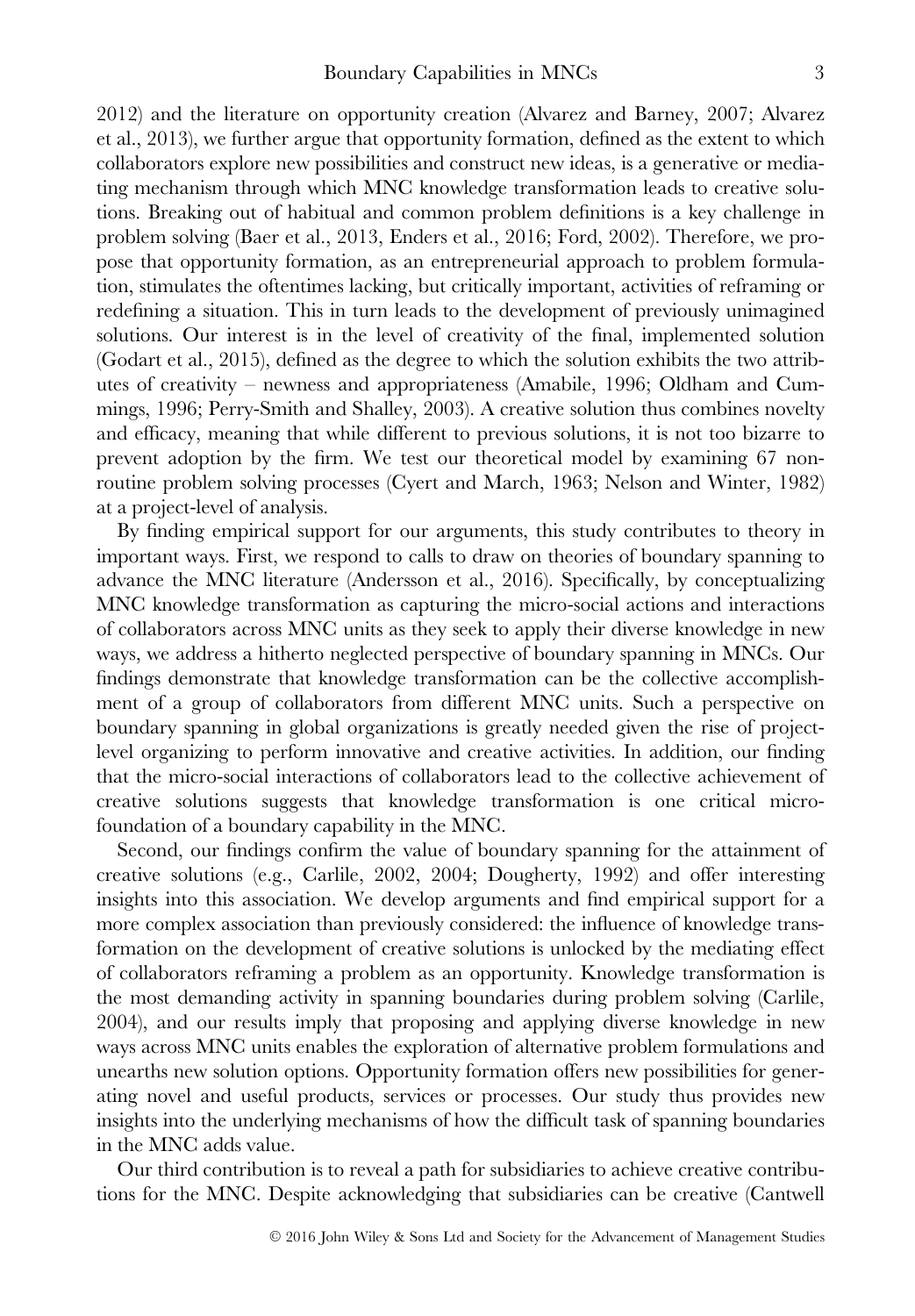and Mudambi, 2005, 2011; Scott et al., 2010), there is a lack of research investigating the specific ways in which creative solutions are achieved. Our findings show that creative outcomes in the MNC can be the result of a collective activity spanning different units, complementing discussions focused on competence creating subsidiary mandates with arguments related to the collective, behavioural accomplishments of a diverse group of MNC collaborators. Last but not least, our study has implications for the literature on opportunity formation in established firms as well as insights for management practice.

#### THEORY AND HYPOTHESES

#### MNC Boundary Spanning Circumstances and Boundary Capability

We build on the theory of boundary spanning knowledge processes in situations where innovative or creative outcomes are desired. Then, the kind of boundary and corresponding challenges of boundary spanning depend on the degree of difference and dependence of knowledge between the various individuals engaged at the boundary as well as the extent to which the situational circumstances are atypical, differing from usual circumstances (Carlile 2004; Carlile and Rebentisch, 2003). We will now identify how differing circumstances lead to variation in the relative complexity of boundary spanning in the MNC context.

In the MNC, units located in different countries possess and nurture specialized and context-specific knowledge that may lead to various degrees of difference and dependence between headquarters-subsidiary as well as between subsidiary-subsidiary knowledge. In relation to the degree of difference in knowledge between MNC units, each subsidiary possesses a unique stock of knowledge, influenced by its mandate and associated capabilities (Ghoshal and Bartlett, 1990). This means that geographic distribution causes specialized knowledge pockets. In addition, each subsidiary follows an idiosyncratic pattern of knowledge development in response to its local cultural, administrative and economic environment (Ghemawat, 2001; Kostova and Zaheer, 1999). In particular, external interactions with local organizations can lead to highly specialised and context-specific knowledge (Mudambi and Swift, 2009), increasing the degree of difference in knowledge between MNC units. Considering the degree of dependence of knowledge in the MNC, value creation in such organizations depends to a large extent on managing the multiple inter-relationships between these different and geographically distributed knowledge pockets. It is, therefore, fundamental to reintegrate specialized, yet interdependent knowledge across units (Doz et al., 2001; Ghoshal and Bartlett, 1990). Typical examples of high dependencies in knowledge across MNC units include international interdependencies at different stages in the global value chain and international co-development settings.

Carlile (2004) suggests that if the differences and dependencies in knowledge are known by the individuals involved at the boundary, a common lexicon is developed that adequately facilitates knowledge sharing at the boundary. In such situations, the complexity of the boundary is relatively 'unproblematic': it is a syntactic boundary that can be crossed where there is an adequate capacity to process information when transferring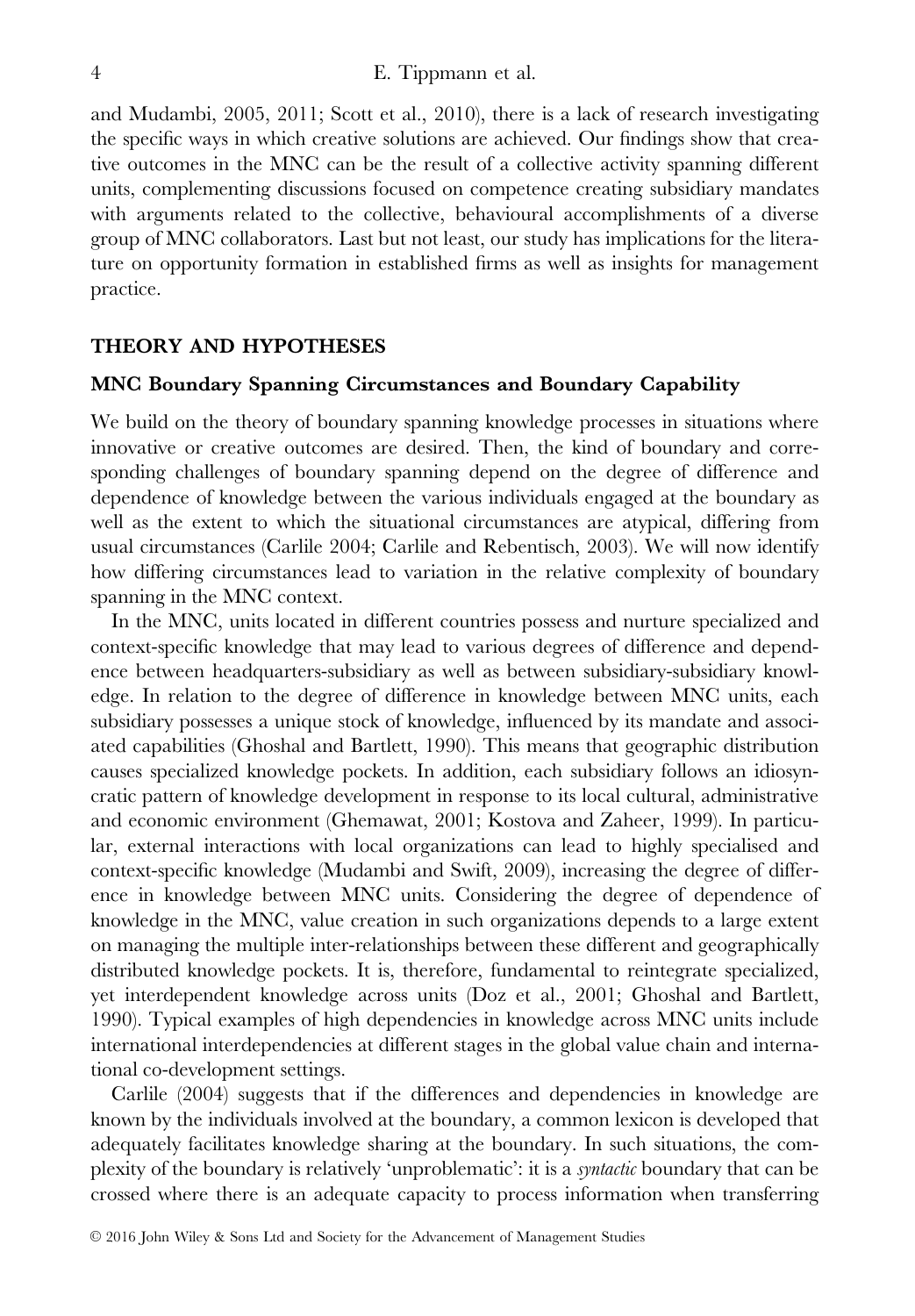knowledge (Galbraith, 1973; Lawrence and Lorsch, 1967). Many studies on knowledge transfer in the MNC have adopted this information processing perspective (e.g., Gupta and Govindarajan, 2000; Szulanski, 1996), assuming that stable conditions in the difference and dependency of knowledge between headquarters-subsidiary or subsidiarysubsidiary knowledge enable the creation of a common lexicon, which in turn functions as common knowledge between MNC units to effectively *transfer* knowledge at these syntactic boundaries.

However, if the situational circumstances are atypical to some extent, certain differences and dependencies in knowledge at the boundary become unclear or ambiguous. This leads to different interpretations among individuals and leads to, what is called, a semantic boundary (Carlile, 2004). Such atypical circumstances occur when facing different requirements, in the MNC, for example, distinct or changing local environments, and/or when working with unknown individuals as is typical in task-specific international or global teams where individuals with certain expertise or competences are brought together from various MNC units. To address the consequent interpretive differences at semantic boundaries in the MNC, a common meaning needs to be developed to effectively translate knowledge across boundaries (Carlile, 2004; Dougherty, 1992; Nonaka, 1994). Evidence of considerable efforts by individuals to dis-embed and re-contextualize localized and embedded knowledge in the MNC to make it meaningful and actionable in a different context (Erkelens et al., 2015; Noorderhaven and Harzing, 2009) as well as activities of communities of practice (Tallman and Chacar, 2011) are examples of knowledge translation in the MNC.

Last but not least, there are situations that are highly atypical, which are a commonplace scenario in settings where innovative or creative outcomes are desired. Such situations cause the most complex form of boundary – called a *pragmatic* boundary (Carlile, 2004), and reveal the different interests of individuals at the boundary. This hinders their established ability to share knowledge. To effectively utilise knowledge across pragmatic boundaries thus requires a more engaged and deeper sharing than 'simply' transferring or translating knowledge between different contexts. Knowledge needs to be actively transformed to suit the specific situation at hand (Carlile and Rebentisch, 2003). In addition, to effectively utilize their diverse knowledge, individuals need to propose and apply knowledge in new ways (Carlile, 2002, 2004). To this end, individuals need to learn about the consequences of one's own knowledge and require a willingness and ability to modify one's own knowledge to achieve a novel synthesis (Bechky, 2003; Levina and Vaast, 2005; Pawlowski and Robey, 2004). Knowledge transformation also involves trying new alternatives, putting individual knowledge 'at stake', and accepting that some of it may be changed or abandoned (Carlile, 2004). The knowledge used at pragmatic boundaries then becomes a 'transformed mixture' of the knowledge deemed valuable and of consequence to the specific situation (Carlile, 2004, p. 559). In addition, the uniqueness of the situation requires a political approach whereby a new common interest between actors needs to be negotiated to provide an adequate means for sharing knowledge. Coopetition structures in the  $MNC$  – the duality of cooperative and competing arrangements between subsidiaries (Luo, 2005; Tsai, 2002), combined with usual pressures from headquarters to both integrate with the organization while demonstrating subsidiary-specific value (Mudambi, 2011), may amplify the political aspects of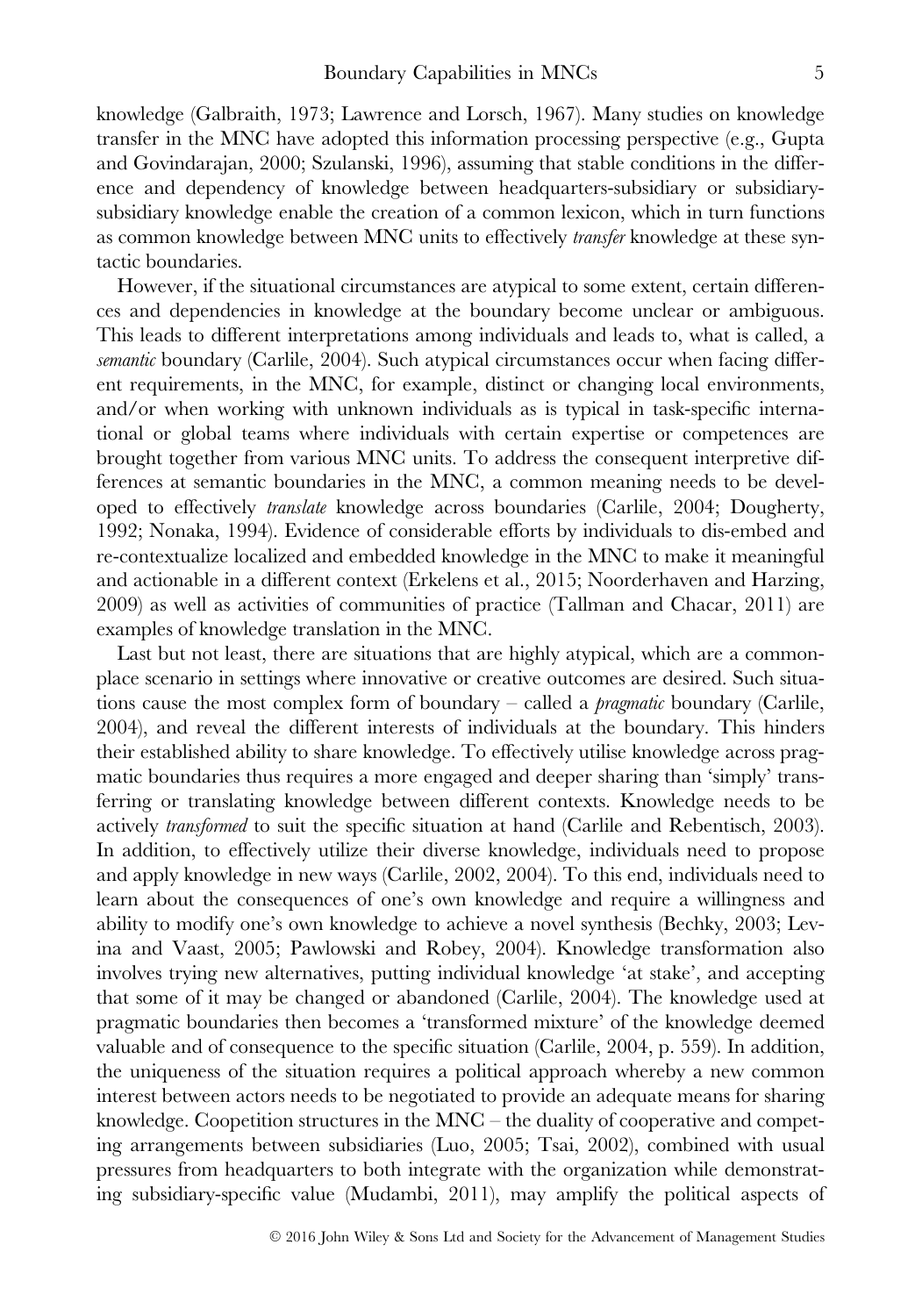spanning pragmatic boundaries. The ability to negotiate different interests and trade off ideas to create a common interest across MNC units thus becomes critical to serve as a foundation for adequately sharing knowledge. Combining these arguments, we propose the concept of *MNC knowledge transformation* as the extent to which collaborators from different MNC units propose and apply in new ways one another's diverse knowledge at pragmatic boundaries.

Having discussed the various circumstances that can arise at boundaries in the MNC, it is evident that achieving innovative or creative outputs requires systematically managing knowledge at boundaries of various complexity, ranging from semantic, to syntactic, and pragmatic in terms of increasing boundary complexity. To this end, a boundary capability is needed (Carlile, 2004), defined as the repetitive and iterative approach of collaborators to not only transfer and translate knowledge, but to transform knowledge in atypical situations for application in new ways for solution development. By overcoming the challenges of divergent and different interests when working together, we conjecture that such a boundary capability enables the MNC to utilize and exploit the value of its diverse but geographically dispersed knowledge.

# MNC Knowledge Transformation, Opportunity Formation, and Creative Solutions

The focus of this study is non-routine problem solving. Given that such complex problem solving occurs in response to situations that are atypical to the firm (Cyert and March, 1963; Nelson and Winter, 1982) and requires the reconciliation of divergent interests as well as the interlinking of diverse sets of knowledge in new ways (Nickerson and Zenger, 2004), the crossing of pragmatic boundaries becomes important. Thus, we now develop arguments that link MNC knowledge transformation to the generation of creative solutions.

Problem solving comprises both problem formulation, in terms of understanding and defining a problem, and solution development, in terms of designing and implementing a solution. Prior literature on boundary spanning during problem solving, however, typically examines the value of knowledge transformation on the solution development aspect of problem solving and does not explicitly explore the preceding problem formulation (e.g., Carlile, 2004; Carlile and Rebentisch, 2003). A notable exception is the study by Bechky (2003), who describes how transformational knowledge exchange can recontextualize a problem to arrive at a shared problem understanding. Due to the central influence of problem formulation on shaping the direction of subsequent solution development (Baer et al., 2013; Nutt, 1992, Simon, 1973; Simon and Hayes, 1976), we also focus on the effect of the problem formulation aspect. We suggest that knowledge transformation is critical to achieving a comprehensive framing when solving challenging problems at boundaries within the MNC. This leads us to argue a more complex association between knowledge transformation and the generation of creative outcomes, and to propose that this relationship is mediated by opportunity formation.

Formulating complex problems is challenging and no single actor's knowledge covers all aspects of a problem (Baer et al., 2013; Lyles, 1981; Newell and Simon, 1972). In addition, problems are not objectively defined but socially constructed 'from the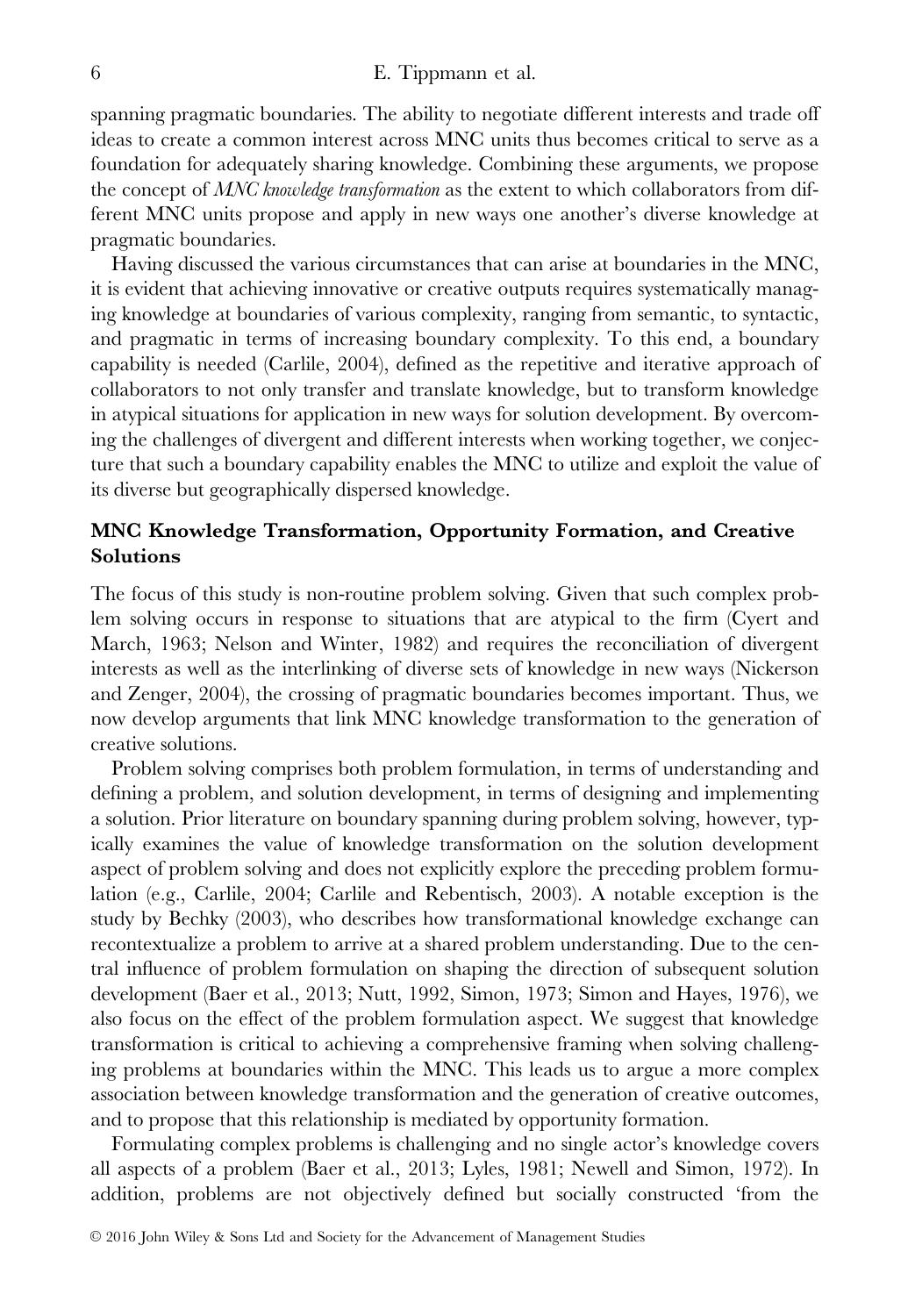knowledge available at a certain point in time and context' (Nonaka, 1994, p. 28). Alternative problem framings may emerge if solution ideas are not imposed and the generation of new options is encouraged (Lopez-Vega et al., 2016; Nutt, 1993, 2004). This suggests that bringing together diverse inputs from individual collaborators can benefit the comprehensiveness of problem formulation, specifically the extent to which alternative, yet equally valid problem formulations are generated (Baer et al., 2013; Nutt, 1984).

Bringing collaborators together for problem formulation activities, for example, by gathering individuals from various subsidiary and headquarter units, generates substantial capacity for building on diverse inputs. However, it is also likely to amplify collaboration impediments (Baer et al., 2013), which may, in some circumstances, inhibit the generation of alternative problem formulations. It can, for example, lead to power imbalances whereby powerful collaborators push to reuse certain knowledge, thus constraining the ability of other individuals to exploit the boundary spanning situation to generate more novel ideas (Carlile, 2002, 2004). In addition, there is a heightened danger of task conflict and breakdown in collaboration because of considerable difficulties in interacting and communicating in boundary spanning situations despite the good intentions of collaborators to share knowledge across such pragmatic boundaries (Bechky, 2003; Carlile, 2004; Dougherty, 1992; Leonardi, 2011). It has been suggested that such impediments result in the generation of fewer problem formulation alternatives (Baer et al., 2013), constraining problem formulations within a narrow or existing range of options. Problem formulation can thus benefit tremendously from effective boundary spanning enabled by the micro-social activities of individuals collectively achieving knowledge transformation.

The debating and engaged interaction typical for knowledge transformation may avoid the narrow or rushed analysis and lack of synthesis of root causes which lead to inadequate initial definitions (Lyles, 1981) and constrain solution finding to arriving at 'only' an effective approach (Lyles and Mitroff, 1980; Spradlin, 2012). In addition, deep transformational knowledge sharing has the capacity to more fundamentally reframe the problem (Mintzberg and Westley, 2001). By identifying and representing different knowledge and learning about differences across boundaries, knowledge can be applied in new ways to enable collaborators to reframe their past experiences. This allows a 'richer' understanding of the problem to be gained (Beck and Plowman, 2009), may trigger new interpretations that change previous problem conceptions (Hargadon and Bechky, 2006; Nutt, 1993), and may expand problem formulation to embrace broader purposes (Volkema, 1983). Such proposing and application of specialized knowledge may also stimulate 'thinking outside the box' (Ford, 2002; Gavetti and Levinthal, 2000) by synthesizing the diverse knowledge contributed in new ways. The 'creative abrasion' (Leonard-Barton, 1995) which can arise during knowledge transformation allows individuals to propose divergent and more novel forms of knowledge that help to shed new light on a problem, its root causes and can ultimately generate alternative problem formulations. By not only bringing together diverse inputs, but producing a novel synthesis, knowledge transformation allows alternative problem formulations to emerge  $-$  to generate problem formulations that look beyond the habitual, to generate ideas for improving and innovating. This aligns well with arguments that through activities of accessing,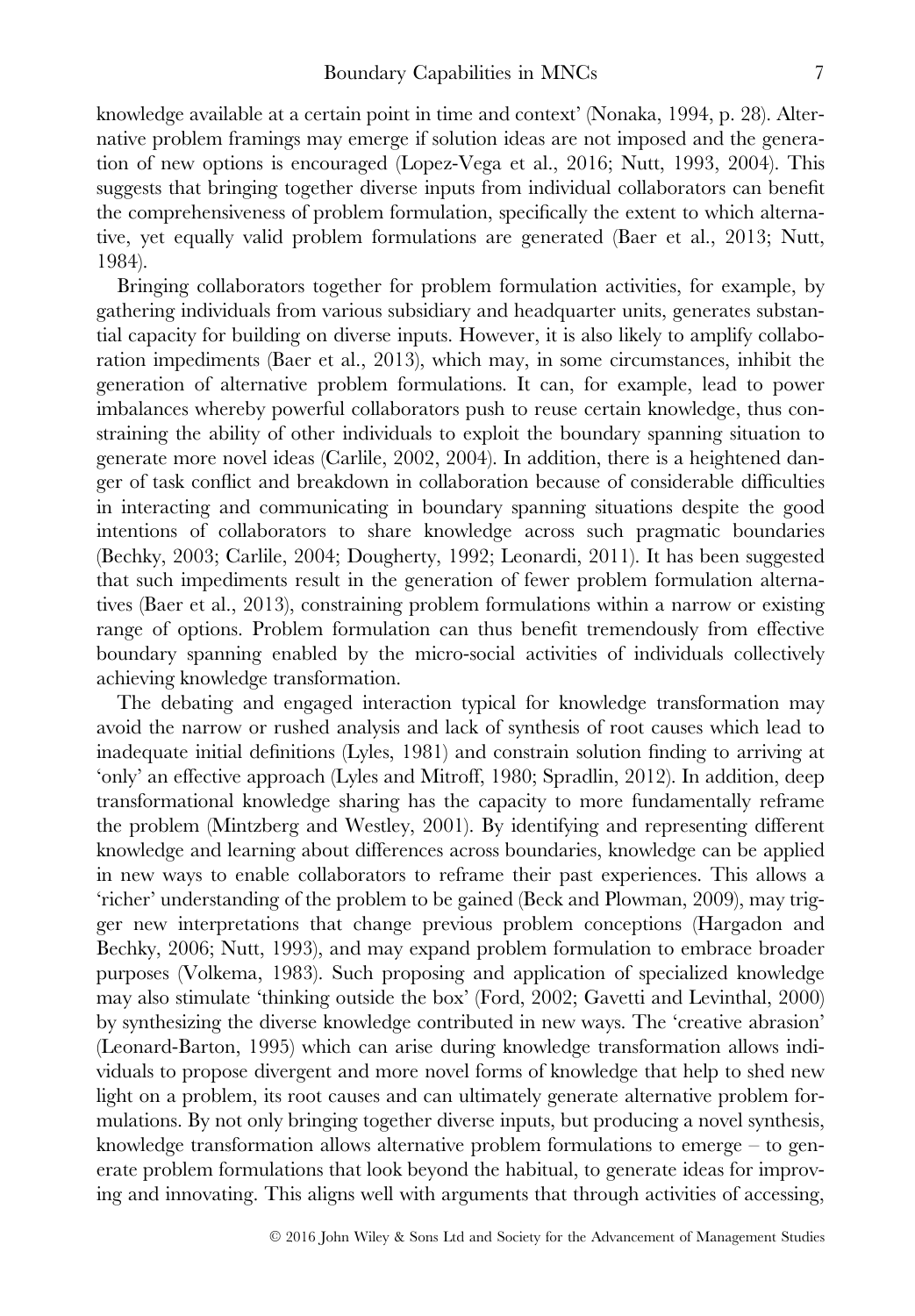learning from and utilizing diverse knowledge an opportunity can emerge (Alvarez and Barney, 2007; Alvarez et al., 2013; Barreto, 2012; Mitchell et al., 2008). We thus propose that knowledge transformation can result in collaborators exploring and generating new and alternative problem formulations – problems may be formulated as opportunities.

Following this, we suggest that MNC knowledge transformation enables opportunity formation as it modifies the contributions of collaborators across pragmatic boundaries within MNCs to generate new problem formulations. Subsidiary driven problem solving can exhibit strong tendencies to formulate problems within local and context-specific constraints (Tippmann et al., 2012). The value of MNC knowledge transformation in breaking out of such narrow and habitual problem formulation can be illustrated with an example of an atypical situation experienced by one of the organizations that participated in our study, a French subsidiary. This unit, mandated with developing and manufacturing new products for developed markets, was challenged to significantly lower the cost of its products to improve margins. A narrow formulation of this problem suggests that the subsidiary would adopt its usual definition of the root cause; cost of some supplies or inefficiencies in the production process. In this example, however, the French subsidiary engaged with a broad range of diverse collaborators from other MNC units to work together and pursue knowledge transformation intensely from the outset.

The French subsidiary managers identified colleagues in a sister R&D subsidiary in Asia who had innovated new product platforms for emerging markets. Although the collaborators from the French and Asian subsidiary shared some new product development knowledge, as different product platforms were involved, differences and dependencies in knowledge became ambiguous, requiring knowledge transformation to span this boundary effectively (Carlile, 2004). The French subsidiary managers also involved the global marketing team at the US headquarters, bringing to the fore the political aspect of MNC knowledge transformation. The primary interest of the French subsidiary was margin improvement, while the global marketing experts were concerned with maintaining the premium positioning of the product. The same problem could have been formulated narrowly as a cost issue or as a marketing challenge. However, through iterations of proposing knowledge and learning about differences, facilitated by headquarter managers engagement in 'lubricating' activities to improve interactions (Birkinshaw et al., 2017), the collaborators moved from a narrow problem formulation and the idea of opening up a new market segment with the proposed lower cost product platform emerged – the problem was reframed as an opportunity. In sum, knowledge transformation can lead collaborators across MNC pragmatic boundaries to explore and generate alternative problem formulations and reshape problems as opportunities.

Hypothesis 1: MNC knowledge transformation is positively associated with opportunity formation.

Our first hypothesis is concerned with activities during problem formulation and we now develop the argument that opportunity formation serves as the conduit by which MNC knowledge transformation contributes to solution creativity. Problem solving proceeds backwards from the 'goal state' (Cyert and March, 1963; Felin and Zenger, 2016)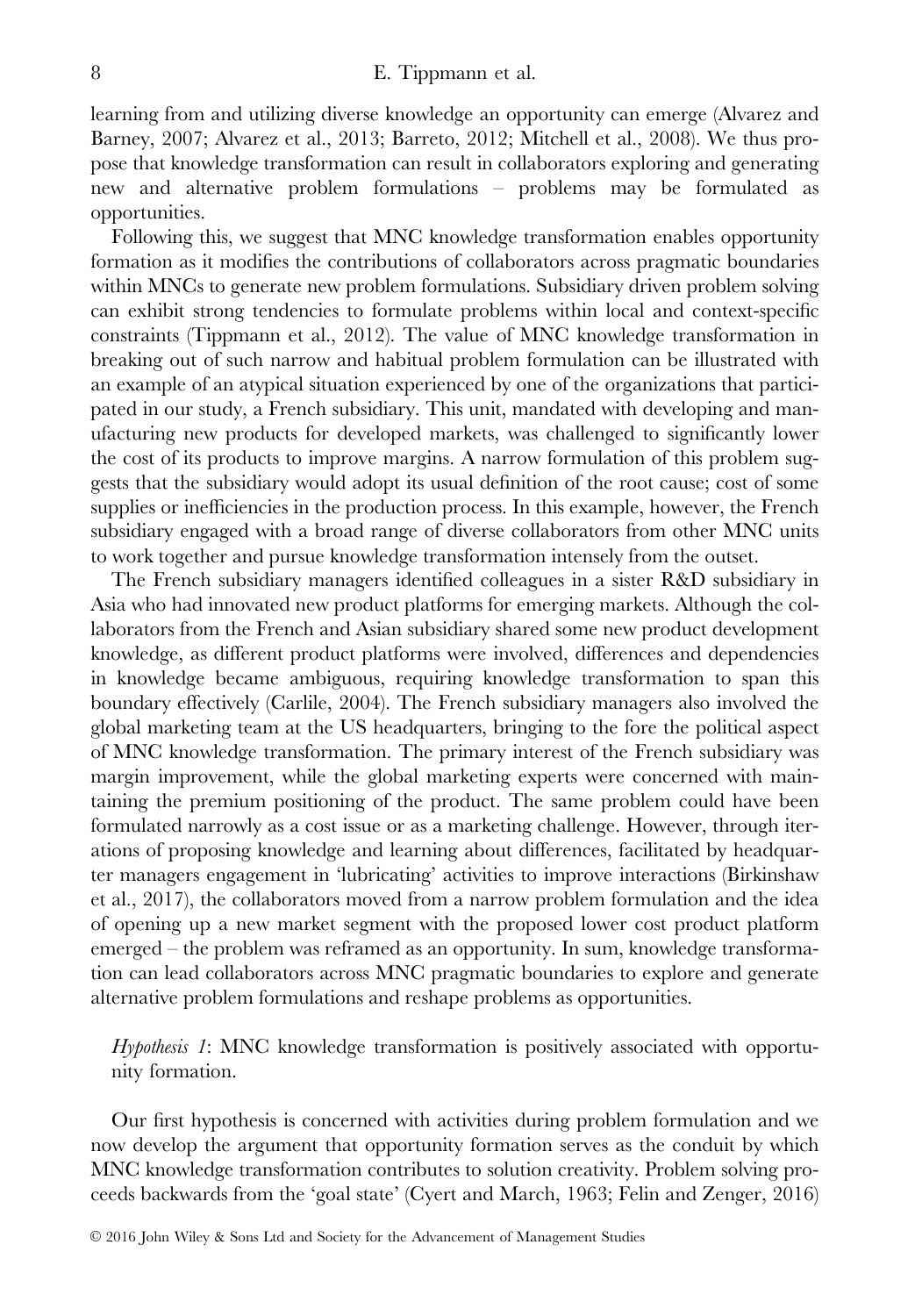of an envisioned solution (Nutt, 1984, 2005) that guides the efforts of the problem solvers. Having expanded problem formulations by a variety of new possibilities, the spectrum of conceivable outcomes increases to embrace more novel and appropriate solutions. This means that the potential for solution development expands as efforts are directed beyond the root problem towards attaining a solution that responds to an identified opportunity. However, potential creative solutions still need to be realized and may not be enacted or fall short of successful responses for a variety of reasons. In complex organizations such as MNCs, these include ineffective issue selling (Dutton and Ashford, 1993), political resistance (Dörrenbächer and Gammelgaard, 2006), failing to overcome the 'not invented here syndrome' (Birkinshaw and Ridderstrale, 1999) or to win senior management approval, and the absence of a supportive organizational context (Burgelman, 1983). The translation of formed opportunities to enacted creative solutions cannot be taken for granted. At the same time, as collaborators from different MNC units repeatedly apply their diverse knowledge to attain an envisioned solution; solutions then 'emerge endogenously within a process of interactive human action' (Sarasvathy et al., 2010, p. 155). While collaborators are still required to resolve the initial organizational challenge that triggered the problem solving efforts, thus working towards attaining an appropriate solution, the broader perspective of opportunity formation allows for the 'proliferation and branching' of solutions (Collins, 2005, p. 211) and for the emergence of 'new means, ends, or means-ends relationships' (Eckhardt and Shane, 2003, p. 336). This is likely to increase the novelty of solutions (Aldrich and Martinez, 2010). Thus, opportunity formation allows the benefit of MNC knowledge transformation to be realized because individuals collaborating from across the MNC are unified by a common interest to generate a solution that has the required newness to fill the identified gap. In this sense, formed opportunities represent a concrete means for headquarters and subsidiary collaborators to apply their unique knowledge in new ways for the generation of novel outcomes. Compared to a final outcome that 'merely' represents a workable or habitual solution to a problem, the novelty of the solution now reflects both the knowledge diversity of collaborators from across the involved MNC units and the reformulated problem definition to achieve an outcome that combines novelty and usefulness.

In the context of our earlier example, reframing of the French subsidiary's initial problem, the need to reduce costs and improve margins, as an opportunity led to the exploration of new solutions to deliver on the identified opportunity. The final solution, achieved by bringing together knowledge from various MNC units, not only increased margins, but created a new market segment in developed markets for 'good value' products. This solution was particularly creative for this MNC given the unusual direction of technology transfer from emerging to developed markets that formed part of solution development and because it exploited untapped market potential, generating new revenue streams.

In sum, we argue that the emergence of new solutions is stimulated through opportunity formation, while the need to address the initial problem simultaneously pushes towards the attainment of appropriate solutions.

Hypothesis 2: Opportunity formation is positively associated with solution creativity.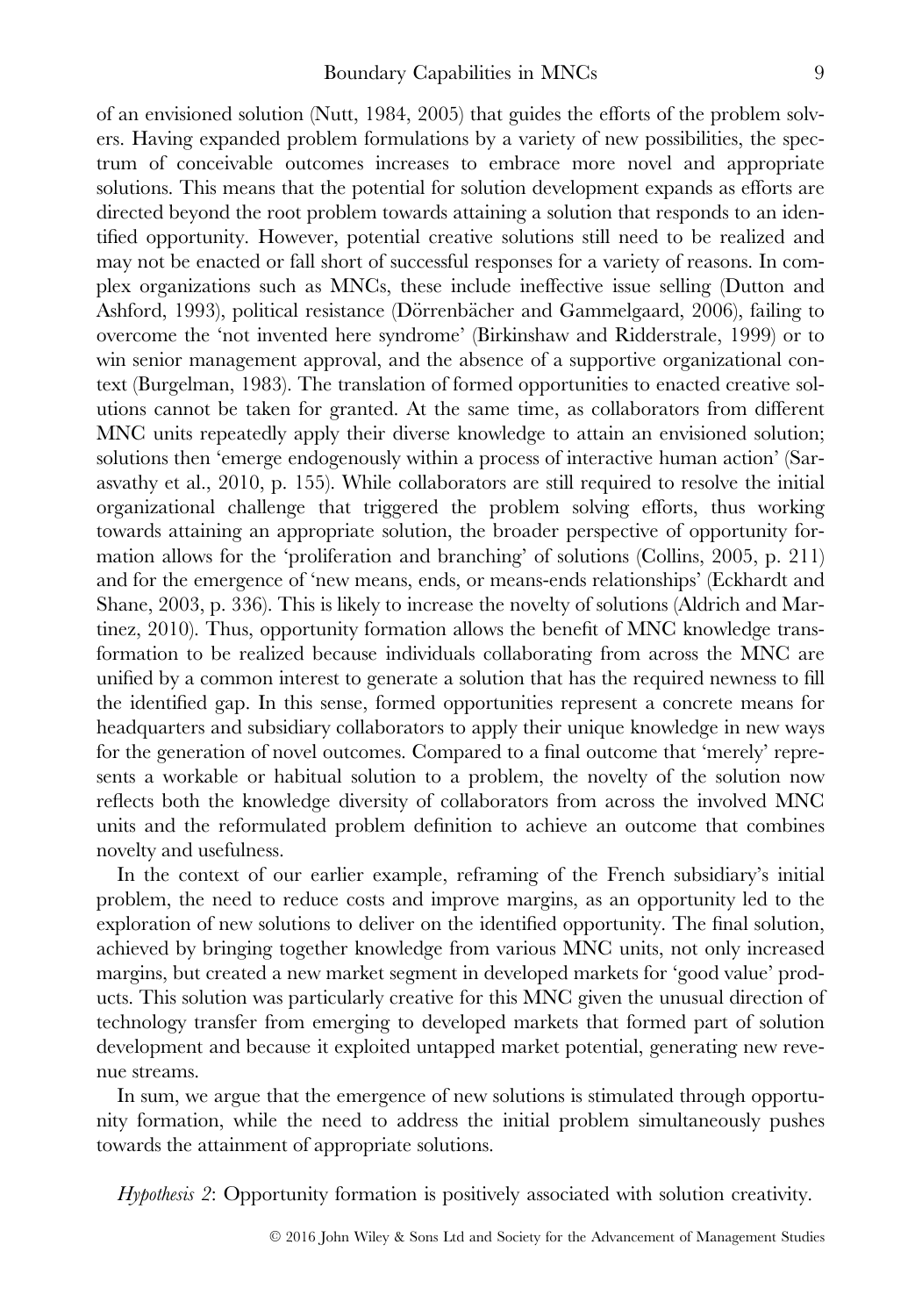#### **METHODS**

#### Sample of Problem Solving Projects

A distinct feature of investigating problem solving processes is using the problem solving project as the level of analysis (Obstfeld, 2012). These projects are initiated as a response to an organizational problem, defined as 'a deviation from a desired set of specific or a range of acceptable conditions resulting in a symptom or a web of symptoms recognized as needing to be addressed' (Baer et al., 2013, p. 199). Given the atypical nature of nonroutine problems, they lend themselves to the investigation of knowledge transformation at pragmatic boundaries. We sampled 67 such problem solving projects. This sample size compares well with other studies that examined complex, organizational projects or initiatives (Ciabuschi et al., 2011; McGrath, 2001).

The problem solving projects in our study were undertaken by 29 subsidiary units of 27 MNCs and are located mostly in Ireland, but also in France and the UK. The chosen subsidiary units exhibited good variance in a range of characteristics at the unit, subsidiary and corporate level increasing external validity. First, at the corporation level, the MNCs operated in highly to moderately dynamic industries of ICT, pharmaceutical, building materials and social media, where organizational challenges regularly trigger problem solving processes. The MNCs also have different countries of origin (France, Germany, UK, USA and Sweden) to enhance cross-national coverage. Second, we aimed to introduce constructive variation at the subsidiary unit level. In the context of MNC value chain disaggregation and more 'fine-sliced' subsidiary mandates, each unit at the subsidiary may be characterized by a unique organizational context, making it more appropriate to consider the specifics of each unit rather than subsidiary level aggregations (Rugman et al., 2011). The chosen subsidiary units varied in their age, size, mode of establishment and function. Table I summarizes the characteristics of the subsidiary units that were used as a platform for investigating problem solving projects.

For each subsidiary unit, the unit manager (usually the General Manager, Managing Director or Director) identified all the relevant projects, i.e., created a representative list of projects that fitted our sampling criteria. To ensure consistency in identifying problem solving projects, the predetermined sampling criteria included: (1) the problem was nonroutine, that is an atypical situation for which the organization did not at that time have a pre-determined response (Cyert and March, 1963; Newell and Simon, 1972), (2) the problem solving process was completed or terminated within the past 12 months, a recent timeframe that reduces retrospective bias (Huber and Power, 1985), and (3) the problem solving efforts were initiated at the subsidiary level (rather than at headquarters or another unit). We emphasized that the problem solving project selected should include projects deemed more or less successful to reduce potential success bias. Following this procedure, 67 problem solving projects were identified with an average of 2.3 per subsidiary unit, with a range of 1 to 8. They originated in different functional areas, including R&D (eight processes, 11.9 per cent), manufacturing (23 processes; 34.3 per cent), marketing/sales (20 processes, 29.9 per cent), services/support (seven processes, 10.4 per cent), supply chain/logistics (four processes, 6.0 per cent), finance (three processes, 4.5 per cent), and HR (two processes, 3.0 per cent). The problem solving projects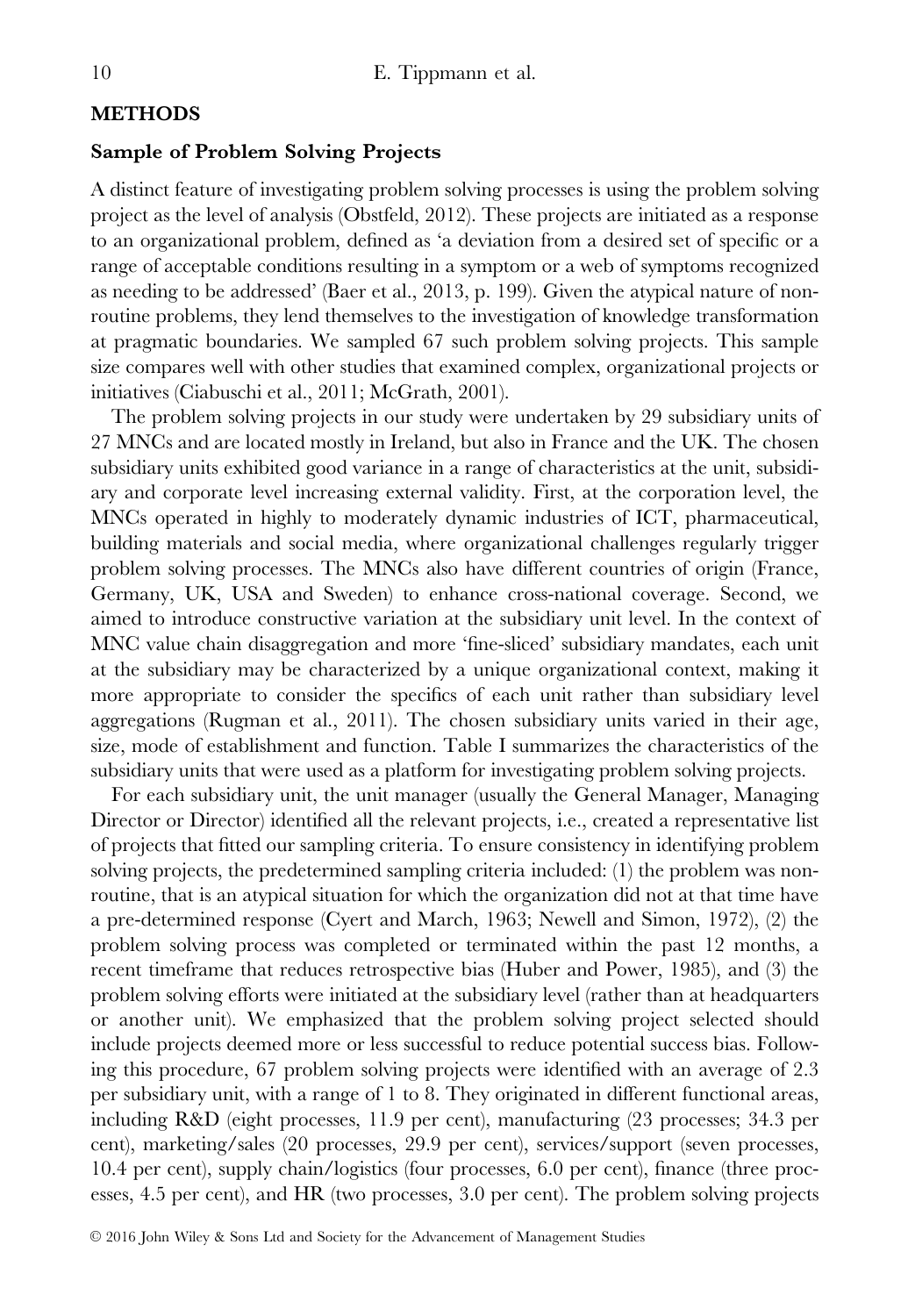| $MNC$ level $(N = 27)$           |                                                       |
|----------------------------------|-------------------------------------------------------|
| Industry                         | $ICT = 16 (59%)$                                      |
|                                  | Pharmaceutical = $8(30\%)$                            |
|                                  | Social media = $2(7\%)$                               |
|                                  | Building materials $= 1$ (4%)                         |
| Size (turnover in US\$)          | Average = $33.4 \text{ bn}$ (SD = $37.5 \text{ bn}$ ) |
| Size (employees)                 | Average = $74,400$ (SD = $103,860$ )                  |
| Country of origin                | $US = 21 (78%)$                                       |
|                                  | $UK = 2 (7\%)$                                        |
|                                  | Germany = $2(7%)$                                     |
|                                  | France = $1(4\%)$                                     |
|                                  | Sweden = $1(4\%)$                                     |
| Subsidiary unit level $(N = 29)$ |                                                       |
| Location                         | Ireland = $26(90\%)$                                  |
|                                  | $UK = 2 (7\%)$                                        |
|                                  | France = $1(3\%)$                                     |
| Age (years)                      | Average = $13(SD = 10)$                               |
| Size (employees)                 | Average = $410(SD = 660)$                             |
| Mode of establishment            | Greenfield = $24(83%)$                                |
|                                  | Acquisition = $5(17\%)$                               |
|                                  |                                                       |

Table I. Summary of characteristics of subsidiary units selected for study

focused on key organizational challenges of the subsidiary unit and often of the wider corporation and included replacing legacy processes, replacing legacy products/services, and rejuvenating management/business practices. Table II provides an overview of the sample and offers descriptive information that illustrates the variation in problem solving projects included in this study.

#### Data Collection

We collected data from August 2012 till November 2013 via paired surveys to capture information on the problem solving activities and outcomes, and the organization. To encourage participation, subsidiary top managers endorsed the study and we offered to share a feedback report and to invite participants to a workshop. Combined with guaranteeing confidentiality and the anonymity of organizations, a response rate of 100 per cent of the respondents contacted was achieved. To minimize common methods bias, data on the problem solving process was collected from the project leader(s), while information on the outcomes and organizational level variables was collected through a personally addressed email survey of the project leader's senior colleague and/or subsidiary top manager. In total, 72 project leaders participated (two project leaders participated for five projects), 40 managers evaluated problem solving outcomes (some managers rated the solutions of multiple projects), and 28 managers completed the subsidiary organization survey. Before conducting the final surveys, the face validity of the survey items was assessed by a panel of nine experts, comprised of five academic and four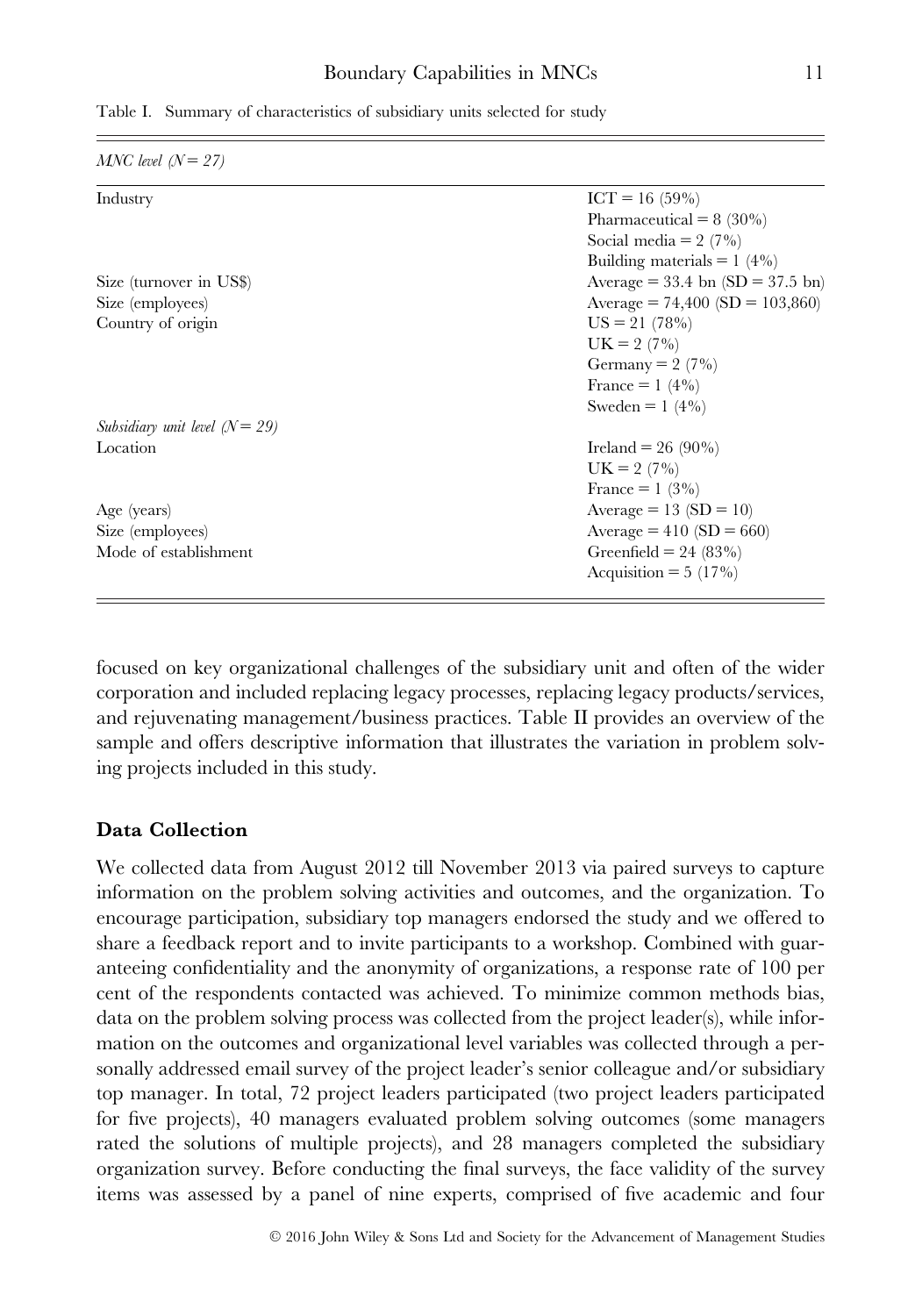| Problem solving project type                    | Typical examples                                                                                                                | Proportion in sample |
|-------------------------------------------------|---------------------------------------------------------------------------------------------------------------------------------|----------------------|
| Replacing legacy processes                      | A need to reduce costs or increase efficiency/<br>quality through:                                                              | 41.8%                |
|                                                 | • Redesigning/creating new processes<br>Standardizing current processes<br>Developing automated processes and<br>required tools |                      |
| Replacing legacy prod-<br>ucts/services         | A need to respond to shifting market needs<br>through:                                                                          | 19.4%                |
|                                                 | • Updating products/services<br>Designing/developing new market<br>solutions                                                    |                      |
| Rejuvenating manage-<br>ment/business practices | A need to increase efficiency/speed to mar-<br>ket/quality through:                                                             | 38.8%                |
|                                                 | • Transforming practices/routines<br>Renewing/developing new competences                                                        |                      |

Table II. Description of problem solving projects

 $Note: N = 67.$ 

subsidiary managers. Necessary amendments were undertaken to ensure clarity of questions.

In contrast to mail questionnaires, our method ensured that the project leaders that were selected had primary responsibility for pursuing the solution finding and intimate knowledge of the process. We also collected data from a senior colleague that was able to offer an independent evaluation of the problem solving outcomes. Furthermore, the person most knowledgeable about the subsidiary organization provided information about the unit's and subsidiary's behavioural context. To further increase the reliability of responses, the survey for the project leaders was interviewer administered, mostly in face-to-face meetings that lasted approximately one hour, with some lasting close to two hours. This allowed us to provide any clarification required. In the five cases where more than one project leader was appointed, we interviewed both project leaders simultaneously to achieve an agreed answer to our survey questions.

## Measures

Table III offers descriptive statistics for all our items and item wording for the latent variables included in our model. The questions for the latent variables were asked using a 7-point Likert scale. We adapted existing measures wherever possible but also found it necessary to create new ones, as outlined below.

Solution creativity. The degree of solution creativity is most accurately assessed in relation to established solutions at the subsidiary level – the most proximate outcome. We used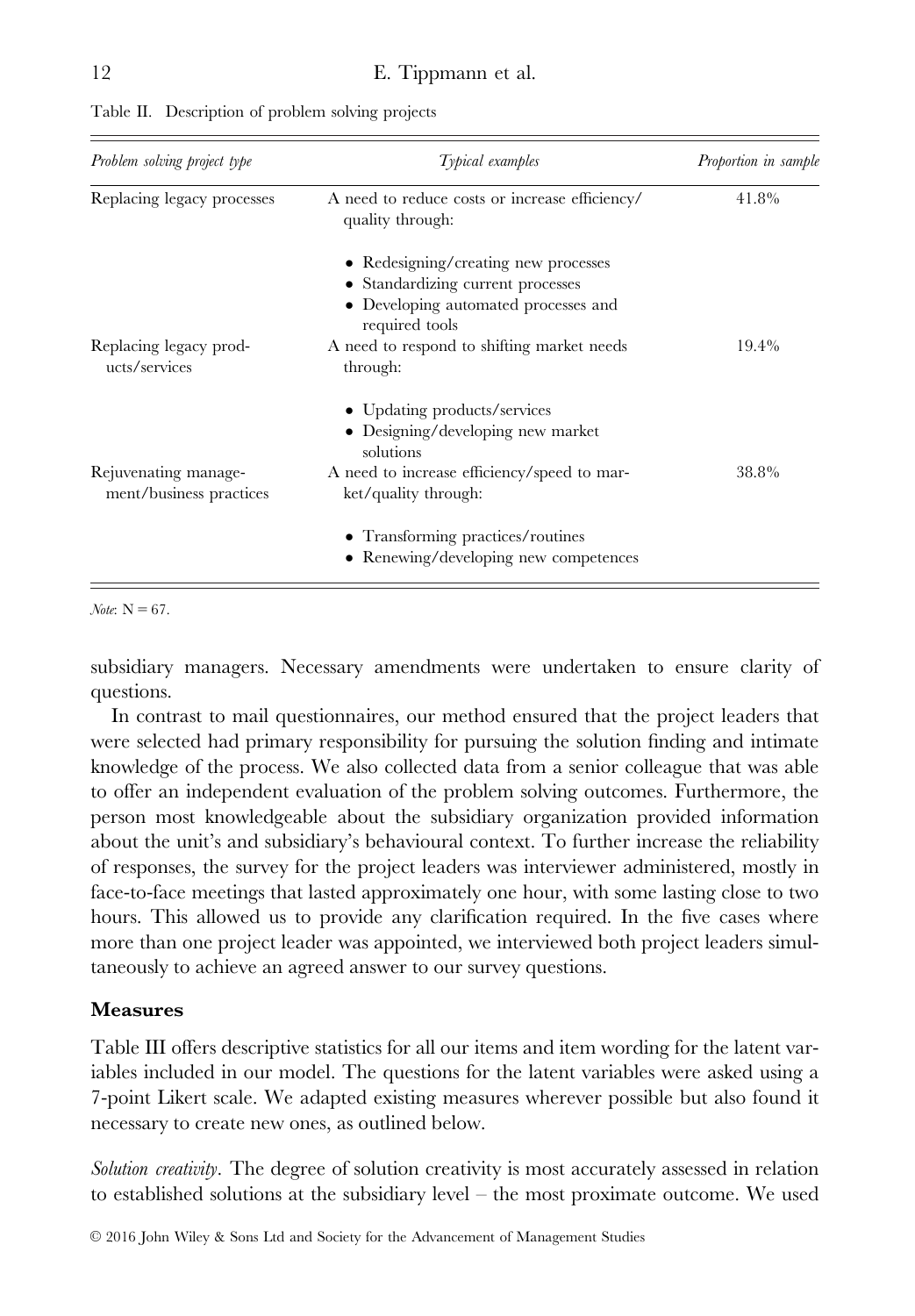Table III. Operationalization of variables and descriptive statistics

| Construct and indicators                                                                                                                                                                                                                                          | Mean | SD   | Label           |
|-------------------------------------------------------------------------------------------------------------------------------------------------------------------------------------------------------------------------------------------------------------------|------|------|-----------------|
| Solution creativity <sup>a</sup>                                                                                                                                                                                                                                  | 5.85 | 0.75 | SС              |
| 'How ORIGINAL and PRACTICAL was the work of the<br>people involved in the problem solving? Original and<br>practical work refers to developing ideas, methods, or<br>products that are both totally unique and especially use-<br>ful to the organization'.       | 5.75 | 1.01 | SC1             |
| 'How ADAPTIVE and PRACTICAL was the work of the<br>people involved in the problem solving? Adaptive and<br>practical work refers to using existing information or<br>materials to develop ideas, methods, or products that are<br>useful to the organization'.    | 6.10 | 0.70 | SC <sub>2</sub> |
| 'How CREATIVE was the work of the people involved in<br>the problem solving? Creativity refers to the extent to<br>which the employees developed ideas, methods, or prod-<br>ucts that are both original and useful to the<br>organization'.                      | 5.70 | 1.09 | SC <sub>3</sub> |
| MNC knowledge transformation <sup>a</sup>                                                                                                                                                                                                                         | 5.10 | 1.31 | KТ              |
| 'Explaining the meaning of technical knowledge to col-<br>leagues from other units'.                                                                                                                                                                              | 4.84 | 1.40 | KT1             |
| 'Sharing unit-specific knowledge to establish a shared mean-<br>ing with colleagues from other units'.                                                                                                                                                            | 5.21 | 1.38 | KT2             |
| 'Making efforts to integrate knowledge from different units'.                                                                                                                                                                                                     | 5.27 | 1.55 | KT3             |
| Opportunity formation <sup>a</sup>                                                                                                                                                                                                                                | 5.63 | 1.01 | OF              |
| 'We used the problem to explore or build new possibilities'.                                                                                                                                                                                                      | 5.28 | 1.26 | OF1             |
| 'We used the problem to construct new ideas'.                                                                                                                                                                                                                     | 5.61 | 1.14 | OF <sub>2</sub> |
| 'We saw the problem as an opportunity to improve and<br>innovate'.                                                                                                                                                                                                | 5.99 | 1.04 | OF3             |
| Problem pressure <sup>a</sup>                                                                                                                                                                                                                                     | 4.50 | 1.33 | PP              |
| 'To what extent did the problem exert pressure on the                                                                                                                                                                                                             | 4.99 | 1.39 | PP <sub>1</sub> |
| subsidiary'.<br>'To what extent did the problem exert pressure on the<br>wider (MNC) organization'.                                                                                                                                                               | 4.01 | 1.76 | PP <sub>2</sub> |
| People involved b                                                                                                                                                                                                                                                 | 2.83 | 0.96 | People          |
| Functional diversity <sup>c</sup>                                                                                                                                                                                                                                 | 0.42 | 0.35 | FuncDiv         |
| Unit risk taking propensity <sup>d</sup>                                                                                                                                                                                                                          | 3.54 | 1.39 | Risk            |
| 'Low risk projects with normal and certain rates of return<br>vs. High risk projects with unpredictable rates of return'.                                                                                                                                         | 3.15 | 1.40 | Risk1           |
| 'A cautious wait and see posture in order to minimize the<br>probability of making costly decisions when faced with<br>uncertainty vs. A bold aggressive posture in order to<br>maximize the probability of exploiting potential when<br>faced with uncertainty'. | 3.73 | 1.57 | Risk2           |
| 'Owing to the nature of the environment, it is best to<br>explore gradually via cautious behaviour vs. Owing to<br>the nature of the environment, bold wide-ranging acts<br>are necessary to achieve the firm's objectives'.                                      | 3.75 | 1.61 | Risk3           |
| MNC normalization of problem solving $e$                                                                                                                                                                                                                          | 4.98 | 1.46 | <b>NormPS</b>   |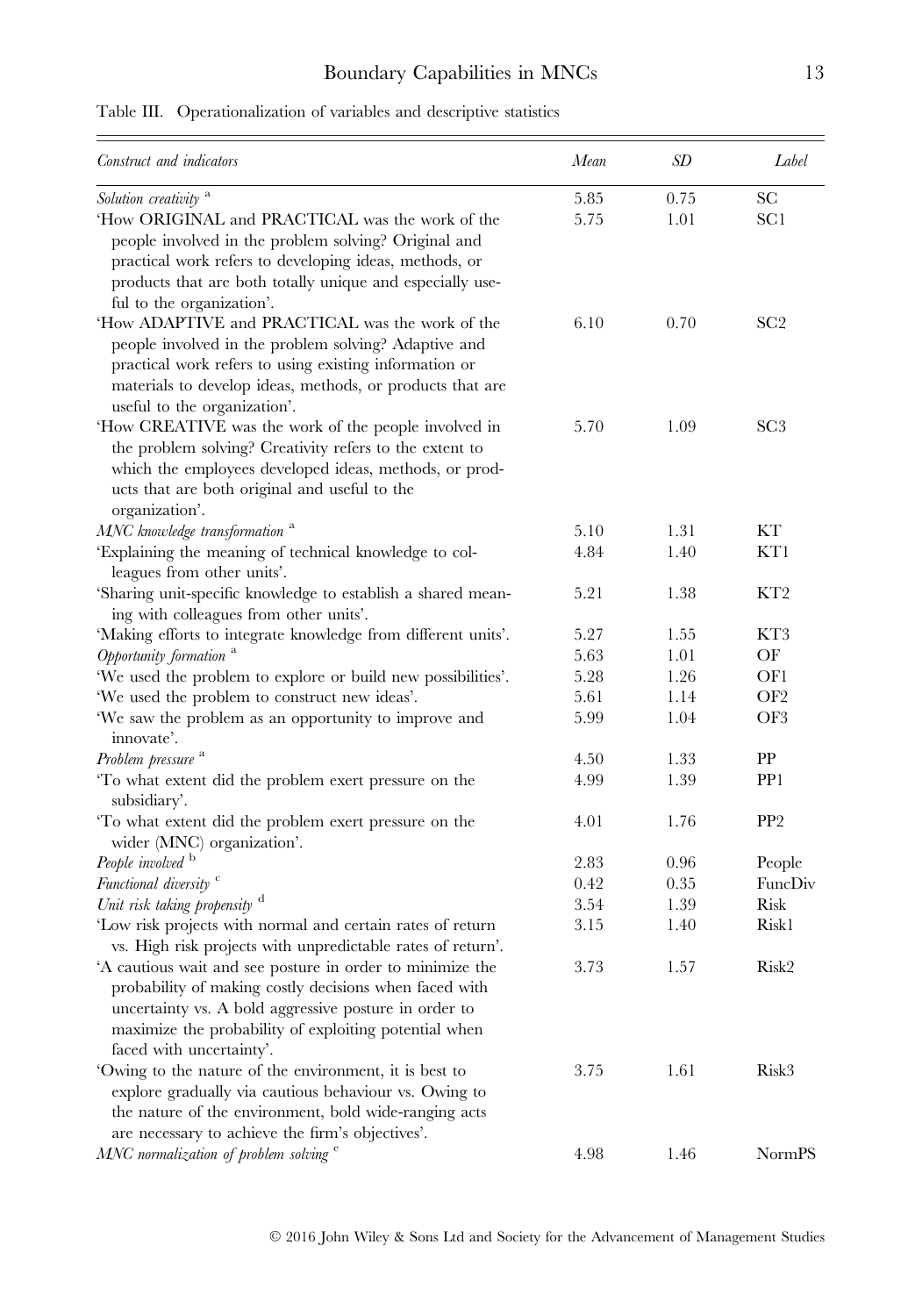Table III. Continued

| Construct and indicators                                                                                     | Mean | SD.  | Label   |
|--------------------------------------------------------------------------------------------------------------|------|------|---------|
| 'Organizational communications signal that non-routine<br>problems are considered an ordinary occurrence'.   | 4.33 | 1.59 | NormPS1 |
| The organization takes non-routine problems in its stride.                                                   | 5.33 | 1.32 | NormPS2 |
| 'As far as the organization is concerned, non-routine prob-<br>lems are not seen as anything extra-ordinary. | 5.27 | 1.76 | NormPS3 |

*Note*:  $N = 67$ .

Assessed on 7 point Likert scale, ranging from  $1 = '$ to a very small extent', to  $7 = '$ to a very large extent'.

Log transformation of number of people involved.

c % people in different function.

d Assessed on a 7 point semantic differential scale.

<sup>e</sup>Assessed on a 7 point Likert scale, ranging from  $1 =$  'strongly disagree', to 7 = 'strongly agree'.

the established creative performance measure developed by Oldham and Cummings (1996). Following the definition of creativity, the item phrasing highlights that newness and usefulness are both necessary conditions. We adapted the item phrasing to refer to problem solving.

MNC knowledge transformation. MNC knowledge transformation was measured by three items that capture the collaborators' activities of proposing and synthesizing diverse knowledge from MNC units located in other countries to apply it in new ways for the respective problem solving project. The items were developed with reference to descriptions of boundary spanning knowledge processes in co-located organizations (Carlile, 2002, 2004) and MNCs (Tippmann et al., 2012, 2014) as well as additional interviews to gain insights into typical MNC boundary spanning activities (details available from authors). The respondents were asked to indicate 'To what extent did you observe the following activities by the people engaged in the problem solving process?'.

Opportunity formation. Following Alvarez and Barney (2007) we adopt a broad definition of opportunity formation. The three items that measure opportunity formation were derived from descriptions of opportunity formation by Alvarez et al. (2013), and Alvarez and Barney (2008). Opportunity formation was measured by asking the respondents: 'To what extent did you observe the following activities by the people engaged in the problem solving process?'.

Controls. Other factors related to the problem solving and organizational context may influence the degree to which collaborators can achieve creative solutions. We divided our controls into four broad categories consisting of problem characteristics, problem solving group level, subsidiary level, and MNC level controls.

Problem characteristic controls. We controlled for problem pressure as decision situations of high pressure intensity increase the likelihood of calling into question the efficacy of the organization's previous responses (Papadakis et al., 1998), and are more likely to allow creative solution ideas to be pursued. The two items were adapted from Papadakis et al.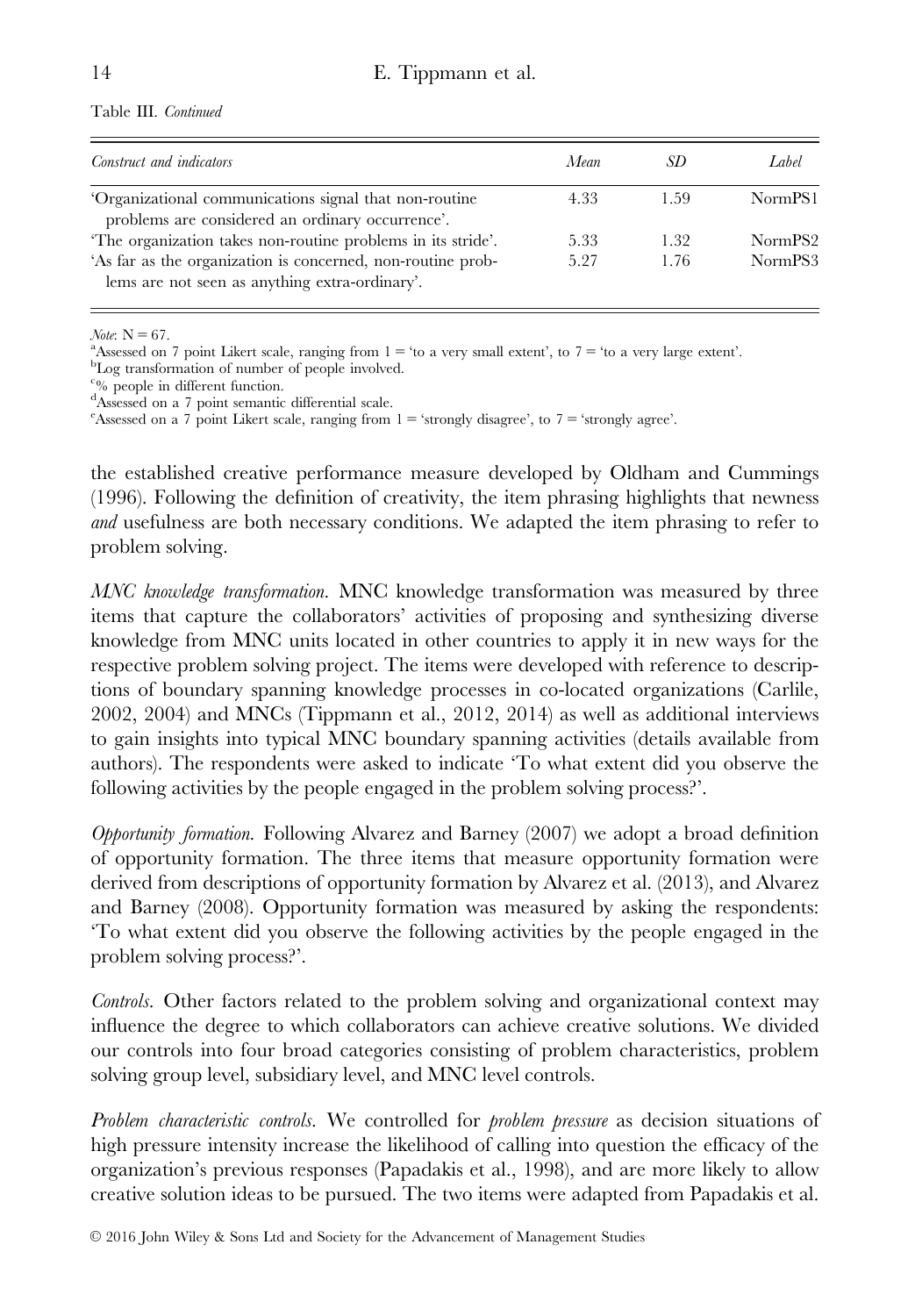(1998) to suit the problem solving context, and respondents were asked to indicate to what extent the problem exhibited each of two features of pressure. We also examined whether the *problem type*, i.e., replacing legacy processes, replacing legacy products, or rejuvenating business practices, had an effect on our model. When we included two dummy variables for *problem type* in our model, we found neither was significant and there was no change to the significance or direction of our variables of interest. Therefore we have presented the more parsimonious model. Additional controls such as *project* duration and *problem complexity* were also examined, but as these had no significant effect they are also omitted from our final model.

Problem solving group controls. More radical creativity, which shows high divergence from a firm's current practices or processes, is fostered by resource availability (Madjar et al., 2011). To account for the availability of resources, we took the objective measure of the number of *people involved* in the project, using its log transformation in our analysis. We also controlled for *functional diversity* because a certain level of diversity in group composition is expected to provide more varied input and hence increase chances of creative output (e.g., Ancona and Caldwell, 1992). Additional controls were considered for inclusion in our model such as the nature of prior relationships, i.e., the proportion of important collaborators that the project leader had known prior to the problem solving (colleagues previously known); and the extent of competition present between the MNC units of the project leader and important collaborators (coopetition). Neither of these had a significant effect on our variables of interest and are not included in our presented model.

Subsidiary level controls. As the pursuit of creativity entails risk and uncertainty, we control for *unit risk taking propensity*, adapting the measure established by Covin and Slevin (1989). Similarly to the group level, we examined additional controls at the unit level – subsidiary size (number of employees), subsidiary age, mode of establishment (i.e., greenfield vs. acquisition). These variables were not significant and did not change the direction and significance of our variables of interest, and are thus not included in our final model.

MNC level controls. Some MNCs may provide a more supportive problem solving context to help dissipate the negative connotations that facing non-routine problems can entail. We therefore control for *MNC normalization of problem solving*, adapting Shepherd et al.'s (2011) measure to the MNC problem solving context. We also tested additional controls at the MNC level including logged transformations of the number of employees and turnover (2012 US\$) as proxies for MNC size, but found these variables were not significant, and they are not presented here.

An additional model that included controls for *problem pressure, people involved, functional* diversity, unit risk taking propensity, and MNC normalization of problem solving on both the solution creativity and opportunity formation variables was also created. As none of the controls had a significant effect on *opportunity formation* or impacted the direction or significance of our variables of interest they are not included in our final model.<sup>[1]</sup>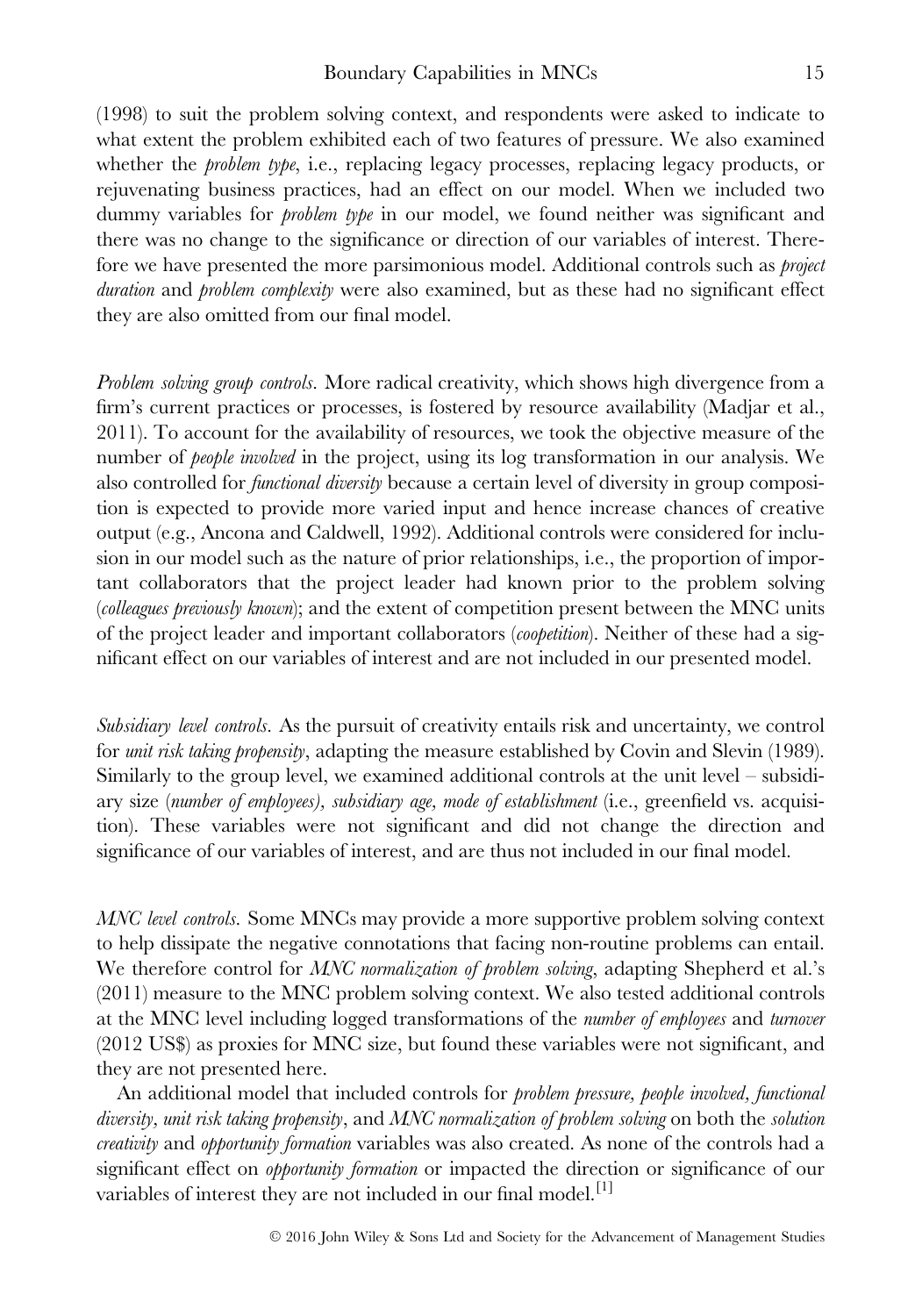# Data Analysis Method

To analyse our data we used partial least squares (PLS) which is a variance-based structural equation model (SEM) (Hair et al., 2014). We chose this technique because our study is exploratory and PLS has been shown to be appropriate under these circumstances (Hair et al., 2013). In addition, PLS is suitable for small sample sizes of 30 to 100 cases (our data has 67 observations) (Reinartz et al., 2009). We used SmartPLS 3.0 (Ringle et al., 2015) to compute our model. Our analysis was carried out using the path weighting scheme (Henseler et al., 2012).

# RESULTS

We followed a two-stage process to assess our data and estimate our model. In the first stage, we examined item reliability and internal construct reliability as well as convergent validity and discriminant validity. The item outer loadings for the measures of our reflective constructs were all above the 0.7 suggested cut-off mark (Hair et al., 2014) (see Table IV). As indicated in Table IV, our reflective measures all have construct reliability values above 0.830, indicating their internal reliability is acceptable. In addition, we examined the convergent validity of our reflective constructs. The average variance extracted (AVE) values (see Table IV) are 0.635 and higher, which is above the 0.500

| <b>Constructs</b>                                      | Loading | Composite reliability | AVE   |
|--------------------------------------------------------|---------|-----------------------|-------|
| Solution creativity (SC)                               |         | 0.839                 | 0.635 |
| Original and practical work (SC1)                      | 0.845   |                       |       |
| Adaptive and practical work (SC2)                      | 0.747   |                       |       |
| Creative work (SC3)                                    | 0.796   |                       |       |
| $MNC$ knowledge transformation $(KT)$                  |         | 0.933                 | 0.822 |
| Explain meaning of technical knowledge (KT1)           | 0.897   |                       |       |
| Sharing unit-specific knowledge (KT2)                  | 0.896   |                       |       |
| Integrate knowledge from different units (KT3)         | 0.925   |                       |       |
| Opportunity formation (OF)                             |         | 0.908                 | 0.768 |
| Used problem to explore new possibilities (OF1)        | 0.878   |                       |       |
| Used the problem to construct new ideas (OF2)          | 0.925   |                       |       |
| Problem was an opportunity to innovate (OF3)           | 0.823   |                       |       |
| Problem pressure (PP)                                  |         | 0.830                 | 0.710 |
| Problem exerts pressure on subsidiary (PP1)            | 0.891   |                       |       |
| Problem exerts pressure on organization (PP2)          | 0.791   |                       |       |
| Unit risk taking propensity (Risk)                     |         | 0.927                 | 0.809 |
| Low vs. high risk projects (Risk1)                     | 0.800   |                       |       |
| Wait and see vs. aggressive posture (Risk2)            | 0.953   |                       |       |
| Cautious behaviour vs. bold wide-ranging acts (Risk3)  | 0.936   |                       |       |
| MNC normalization of problem solving (NormPS)          |         | 0.931                 | 0.820 |
| Non-routine problems are considered ordinary (NormPS1) | 0.758   |                       |       |
| Takes non-routine problems in its stride (NormPS2)     | 0.966   |                       |       |
| Non-routine problems are not extra-ordinary (NormPS3)  | 0.977   |                       |       |

Table IV. Measurement model evaluation results

V<sup>C</sup> 2016 John Wiley & Sons Ltd and Society for the Advancement of Management Studies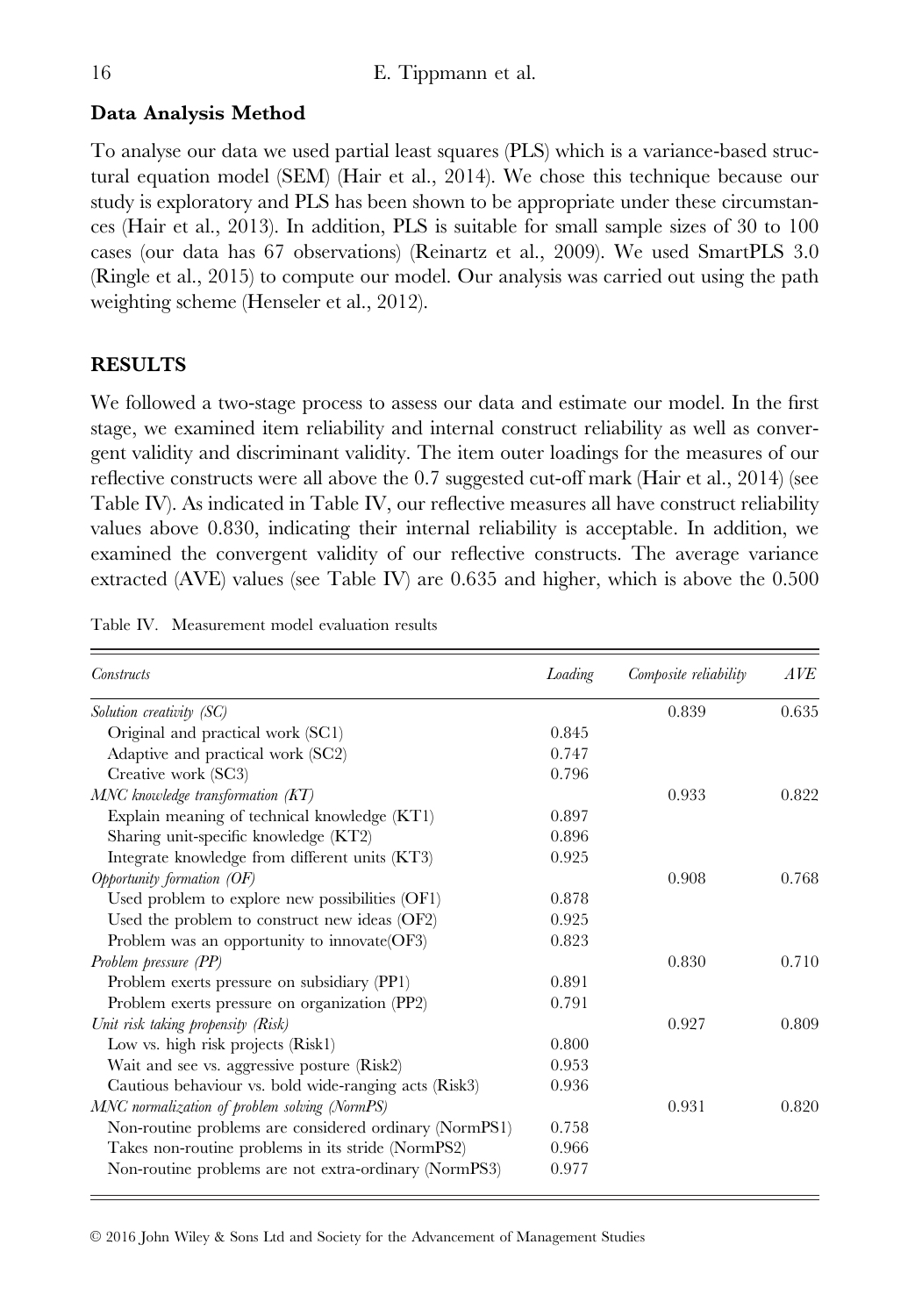| Construct                                                                                       |               | $\overline{2}$ | $\mathcal{S}$                             | $\overline{4}$ | $\sqrt{2}$                    | 6     | 8 |
|-------------------------------------------------------------------------------------------------|---------------|----------------|-------------------------------------------|----------------|-------------------------------|-------|---|
| 1 Solution creativity                                                                           | 0.797         |                |                                           |                |                               |       |   |
| 2 MNC knowledge transformation                                                                  | $0.111$ 0.907 |                |                                           |                |                               |       |   |
| 3 Opportunity formation                                                                         | 0.409 0.594   |                | 0.876                                     |                |                               |       |   |
| 4 Problem pressure                                                                              |               | 0.226 0.272    | 0.134                                     | 0.843          |                               |       |   |
| 5 People involved                                                                               |               |                | $-0.223$ 0.176 $-0.026$                   | 0.364          | 1.000                         |       |   |
| 6 Functional diversity                                                                          |               |                | $0.099$ $0.098$ $0.044$ $-0.107$ $-0.095$ |                |                               | 1.000 |   |
| 7 Unit risk taking propensity                                                                   |               |                | $0.128$ $0.145$ $0.098$                   |                | $0.156 - 0.091 - 0.306$ 0.899 |       |   |
| 8 MNC normalization of problem solving 0.109 0.014 $-0.055$ 0.085 $-0.176$ $-0.364$ 0.611 0.906 |               |                |                                           |                |                               |       |   |

Table V. Discriminant validity assessment

Note: Diagonal elements are square roots of AVEs, other elements are latent variable correlations.

critical value (Hair et al., 2014) and provides evidence of convergent validity. To check for discriminant validity, we used the Fornell-Larcker criterion in which the correlations of the variables are compared to the square root of the AVE values (Hair et al., 2014). We detail the correlations (off-diagonal values) and the square root of the AVE values (down the diagonal) in Table V. As can be seen, the AVE square root values are higher than the correlations of the constructs which suggests that our constructs have discriminant validity. Further confirmation of discriminant validity included examining the cross-loadings of our indicators. We found that no indicator loaded higher with regards to other constructs.

In the second stage, we created a model to test our hypotheses. To test for the significance of our parameters, we ran a 5000 sub-sample bootstrap with the no-sign changes option. The relationship between MNC knowledge transformation and opportunity formation is positive and significant  $(\beta = 0.594, p < .001)$ , which supports Hypothesis 1. In addition, the relationship between *opportunity formation* and *solution creativity* is also positive and significant ( $\beta = 0.363$ , p < .001), giving support for Hypothesis 2. Overall, the model shows a positive indirect effect between MNC knowledge transformation and solution creativity via *opportunity formation* (total effect,  $\beta = 0.216$ ,  $p < .001$ ). Table VI details the path coefficients between each of our variables and t-values based upon the bootstrapping procedure. The control variable for *problem pressure* is positive and significant  $(\beta = 0.288,$ p < .05), indicating that the more intense the pressure the more creative the solution generated. The control variable for number of people involved is negative and significant  $( \beta = -0.289, p < .05)$ , suggesting that the more people that are involved in solving the problem the less creative the solution generated. The control variables for functional diversity, unit risk taking propensity, and MNC normalization of problem solving were not significant. The variance explained for *opportunity formation*  $(R^2 = 0.353)$  and *solution creativity*  $(R^2 = 0.300)$  suggest that the model has predictive relevance. In addition, we ran the blindfolding procedure (Hair et al., 2014) to obtain Stone-Geisser  $Q^2$  statistics. The positives values of the Stone-Geisser  $Q^2$  statistics (0.234 and 0.146 respectively) indicate that the model has predictive relevance. In addition, to test the significance of the indirect relationship between MNC knowledge transformation and solution creativity we calculated the Sobel test statistic  $(2.946, p < .01,$  two-tailed).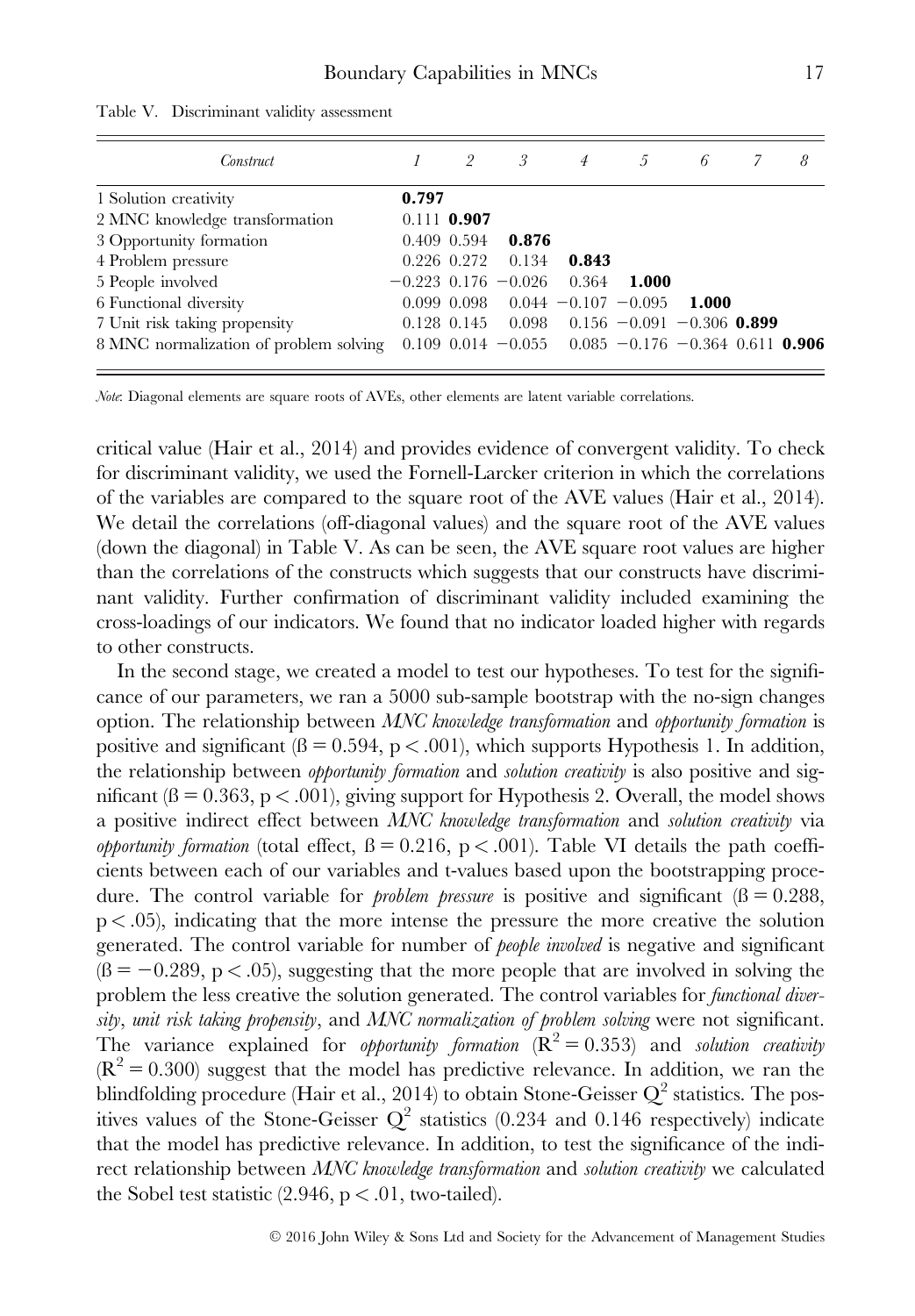| <i>Endogenous constructs</i>                                           | $R^2$            | Stone-Geisser $Q^2$ |
|------------------------------------------------------------------------|------------------|---------------------|
| Opportunity formation                                                  | 0.353            | 0.234               |
| Solution creativity                                                    | 0.300            | 0.146               |
| Relation                                                               | Path coefficient | t value (bootstrap) |
| MNC knowledge transformation $\rightarrow$ Opportunity formation       | $0.594***$       | 6.340               |
| Opportunity formation $\rightarrow$ Solution creativity                | $0.363***$       | 3.337               |
| Problem pressure $\rightarrow$ Solution creativity                     | $0.288*$         | 2.090               |
| People involved $\rightarrow$ Solution creativity                      | $-0.289*$        | 2.226               |
| Functional diversity $\rightarrow$ Solution creativity                 | 0.122            | 0.942               |
| Unit risk taking propensity $\rightarrow$ Solution creativity          | 0.002            | 0.011               |
| MNC normalization of problem solving $\rightarrow$ Solution creativity | 0.099            | 0.554               |

Table VI. Structural model assessment

Note: \*  $p < 0.05$ , \*\*  $p < 0.01$ , \*\*\*  $p < 0.001$ .

#### Post-Hoc Tests

To account for alternative explanations, we also tested a model that included a direct effect between MNC knowledge transformation and solution creativity (results available from the authors). As expected, the direct relationship was not significant ( $\beta = -0.215$ , p ns), and its inclusion in our model does not change the significance and direction of our results.

Robustness checks including creating sub-samples of ICT and pharmaceutical industry cases (i.e., removing the three cases from other industries), of Irish subsidiaries only (removing the three cases from outside of Ireland), and including only those with a UK or US parent (removing the four cases where the parent company was from Germany, France and Sweden) respectively, strongly supported our hypotheses (results available from the authors).

As a further test of the effect of MNC knowledge transformation on solution creativity via opportunity formation we conducted the Preacher and Hayes (2004) bootstrap test for indirect effects. The model includes both our variables of interest and our control variables. The results of the analysis indicate a positive and significant direct effect of  $MNC$  knowledge transformation on opportunity formation and a positive and significant direct effect of opportunity formation on solution creativity. Importantly, the indirect effect of MNC knowledge transformation on solution creativity via opportunity formation is also positive and significant as zero is not included in the bias corrected 95 per cent confidence interval with a lower limit of 0.060 and an upper limit of 0.286 (full results of the analysis are available from the authors). We therefore conclude that our model is robust with regard to both PLS analysis (Hair et al., 2014) and the Preacher and Hayes (2004) bootstrap method of analysis.

#### DISCUSSION

Despite the importance of boundary spanning for the generation of innovative and creative outcomes, there are still major gaps in our understanding of how MNCs utilize, coordinate and manage knowledge across their geographic locations (Andersson et al.,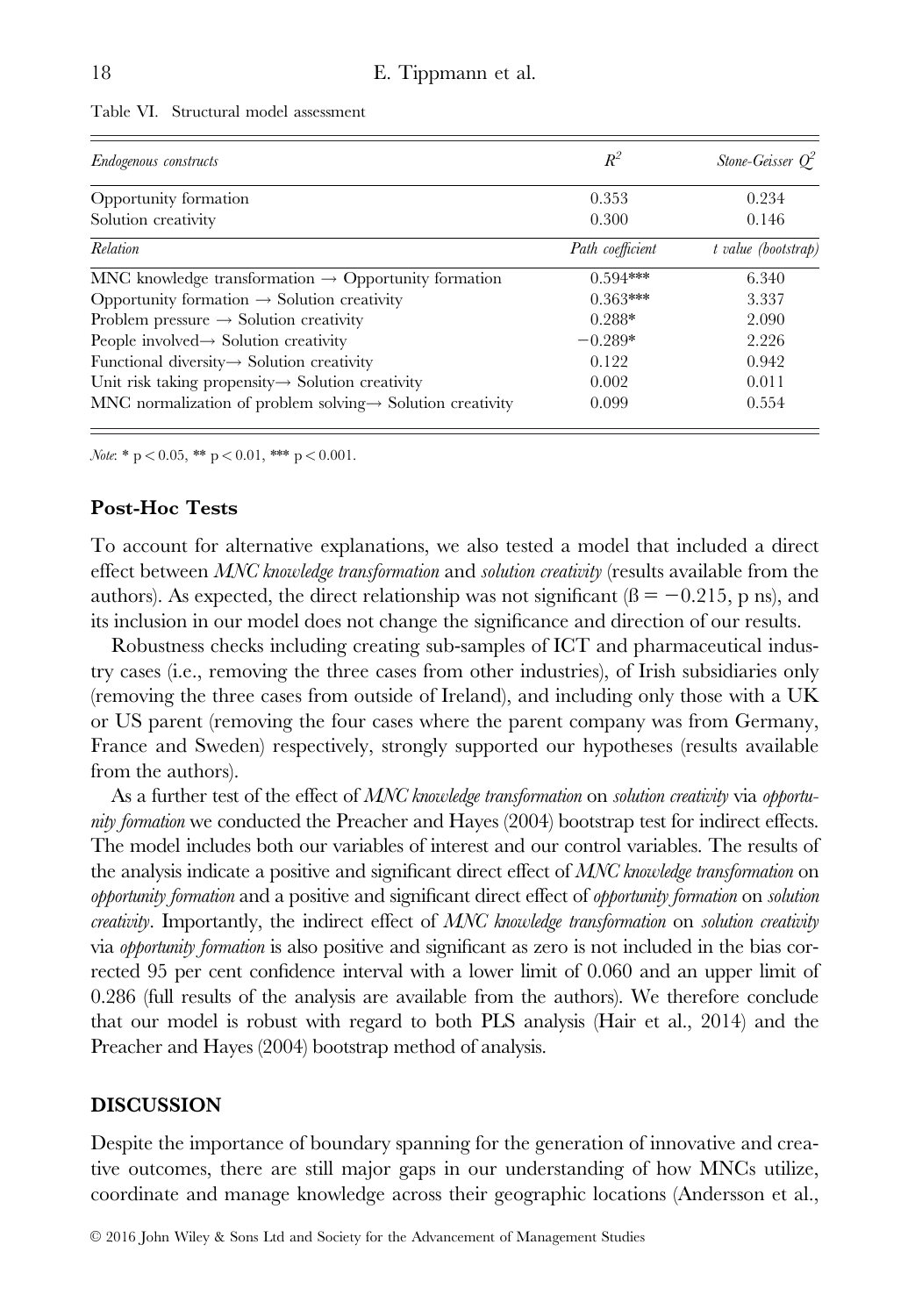2016; Meyer et al., 2011, p. 247). We need to understand not just how such firms integrate their diverse knowledge across boundaries but how they can do so in a way which unlocks its embedded value to achieve innovative and creative solutions. In response, our approach to investigating knowledge transformation in MNCs and its impact on solution creativity allows us to advance theory on boundary spanning and creativity in the MNC.

#### MNC Knowledge Transformation and MNC Boundary Capability

Responding to the need to develop the specificities of boundary spanning in global organizations, we draw on Carlile (2002, 2004) to suggest that the type of boundary faced by subsidiary and headquarters actors when working together for problem solving is often pragmatic in nature, requiring knowledge transformation. Developing the concept of MNC knowledge transformation, as the extent to which collaborators from across subsidiary and headquarters units propose and apply one another's diverse knowledge in new ways, prompts attention to the critical behavioural aspects of boundary spanning collaboration. Specifically, it emphasizes how collaborators draw on and synthesize expertise that is not only geographically distributed, but can be highly diverse and invested in practice as MNCs nurture specialized knowledge pockets in different institutional environments. Specifying MNC knowledge transformation, this study gives attention to the types of actions and interactions at a micro-social level that in their combination allow collaborators from various subsidiary and headquarters units to benefit from the diverse knowledge of the organization.

Other research concerned with boundary spanning in the MNC has focused on individual boundary spanners (e.g., Barner-Rasmussen et al., 2014; Schotter and Beamish, 2011) and communities of practice (Tallman and Chacar, 2011). Our paper differs in its approach, examining boundary spanning at the group level. Project groups are an increasingly important form of organizing, especially for performing creative and innovative tasks (Obstfeld, 2012). It is thus critical for our understanding of boundary spanning in global organizations to advance theory in this respect. In these temporary and task-specific collaborative situations, MNCs often purposefully bring together individuals from different country units to benefit from diverse knowledge. These situations, however, put an onus on collaborators to effectively overcome the many challenges of crossing boundaries to achieve the envisaged benefits of realizing innovative and creative potential.

In this respect, our findings demonstrate that collaborators' systematic actions can surmount the challenges that spanning pragmatic boundaries in the MNC entails and unleash creative potential. Our interest in collaborators' actions and interactions at a micro-social level thus reveals a collective accomplishment underpinning an organization-level capability (Felin et al., 2012). Building on Carlile's (2004) suggestion that knowledge transformation is the most demanding, yet potentially most value adding boundary spanning activity compared to the less complex activities of knowledge transfer and translation, we propose that MNC knowledge transformation represents one (but not the only) micro-foundation of a MNC boundary capability. Through repeated and iterative actions and interactions, a MNC boundary capability allows the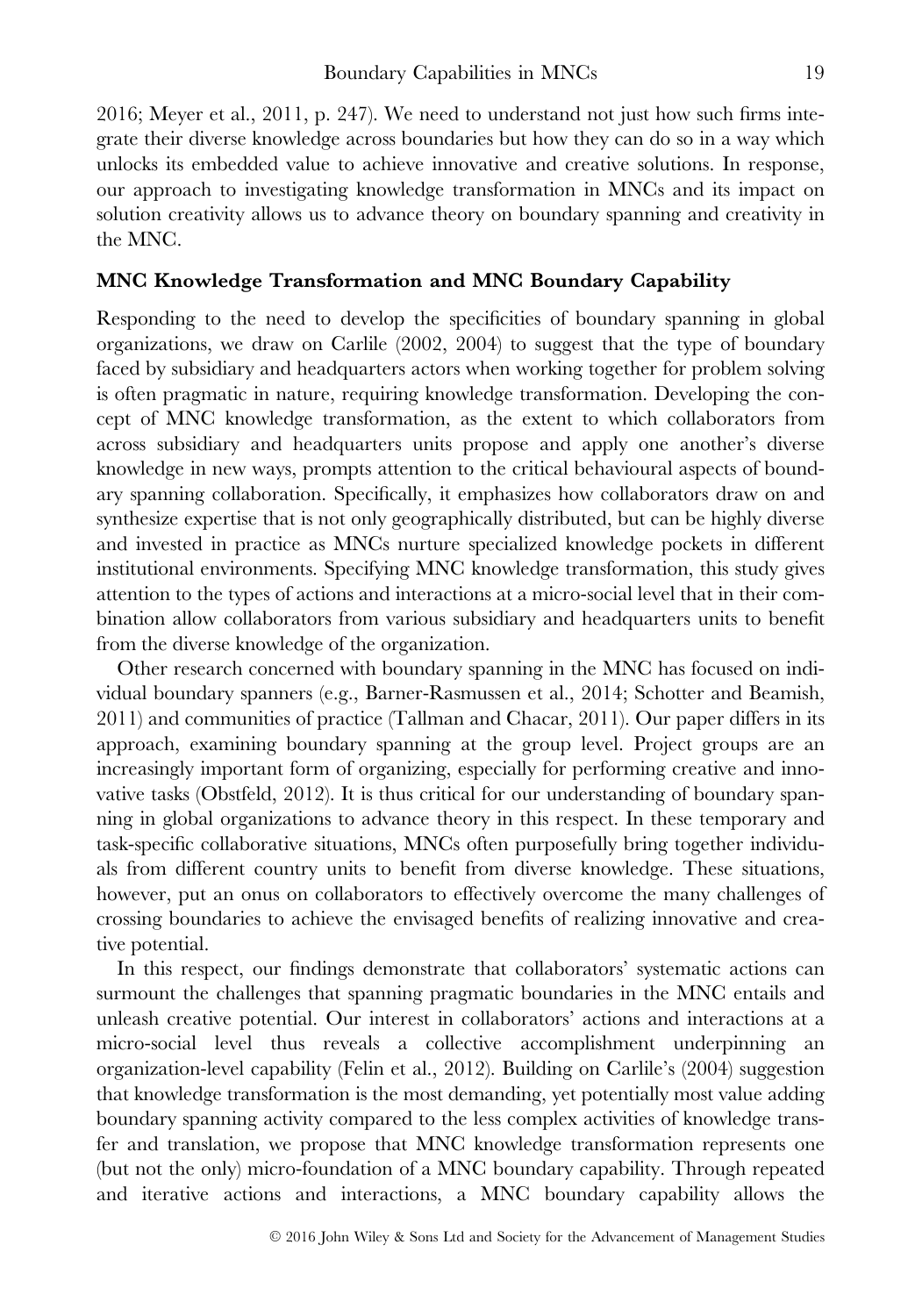organization to not only access its diverse knowledge but to transform this knowledge across its units to achieve innovative and creative outcomes.

# The Value of Boundary Spanning: 'Turning' Problems into Opportunities

Our findings demonstrate that MNC knowledge transformation leads to the generation of creative outcomes, albeit in a more complex way than previously considered. Prior literature on boundary spanning across functions in co-located settings points to the value of knowledge transformation in allowing collaborators to synthesize diverse knowledge in new ways (e.g., Carlile, 2004; Carlile and Rebentisch, 2003), but does not typically explore problem formulation actions in detail. Addressing this oversight, we find support for a mediating effect: MNC knowledge transformation can lead to creative solutions when problems are formed as opportunities. Our findings demonstrate that unlocking the creative potential in problem solving requires collaborators to seek out and apply their collective and diverse expertise when framing the problem. Although extant literature on problem solving emphasizes problem definition (Lyles, 1981; Lyles and Mitroff, 1980) and points towards the importance of introducing diversity in perspectives during problem formulation to conceptualize the situation more comprehensively (Baer et al., 2013), our findings suggest that the problem can also be considerably redefined. MNC knowledge transformation can generate creative solutions by facilitating alternative formulations of the problem; it is a means to break out of 'habitual' problem definitions (Ford, 1996) that too often constrain the attainment of truly novel and useful solutions. By revealing this mediating relationship, our findings offer new insights into how the influence of knowledge transformation is transmitted to enable the generation of creative outcomes. For the MNC, this finding offers interesting implications: problem formulations can constrain subsidiary value creation if they are narrow and context-specific. However, MNC knowledge transformation offers the possibility of generating a reframed perspective on organizational challenges, revealing previously unforeseen opportunities for not just firm value creation, but potentially for building entrepreneurship across the MNC.

#### Creativity within the MNC

In environments where competition is increasingly based on novel ideas packaged in innovative products, services or processes, creative solutions are required to rejuvenate and sustain established firms. These solutions can be a source of firm advantage if they unlock unique ideas and reveal value creating responses to usually complex and illdefined challenges (Kim et al., 2013; Reiter-Palmon and Illies, 2004).

In most firms, creative responsibility is distributed across units and levels. Driven by the geographic dispersion of operations and the need to tap into location-specific advantages, it is recognized that creative potential is highly distributed within MNCs (Cantwell and Mudambi, 2005; Nohria and Ghoshal, 1997) and achieving creative outcomes is a critical subsidiary contribution to rejuvenating the MNC's sources of advantage. Despite the acceptance that subsidiaries can be engines for the generation of creative solutions due to their capacity to combine knowledge in unexpected ways (Cantwell and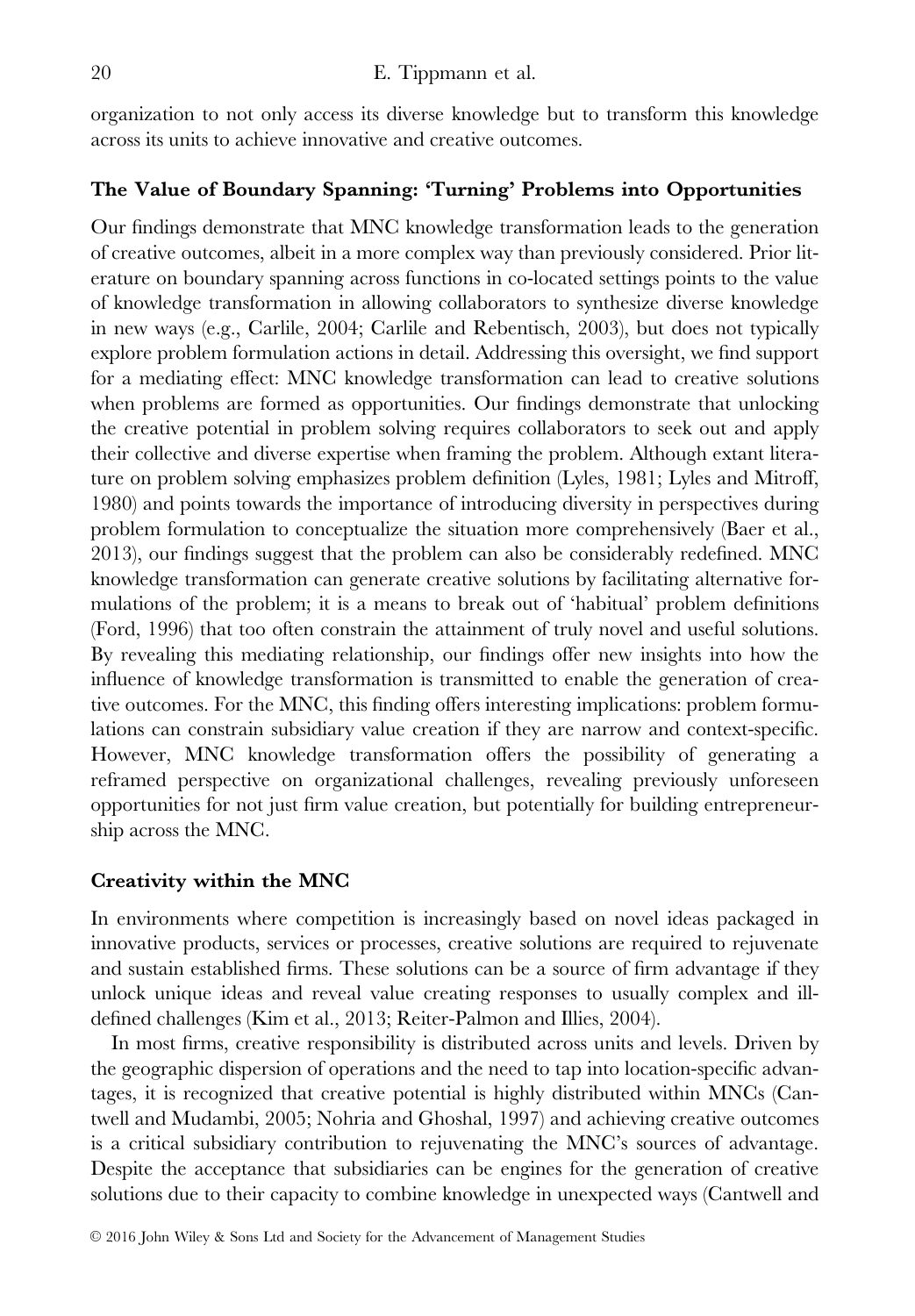Mudambi, 2005, 2011), there is a paucity of research investigating the different ways such creative solutions are achieved.

Our research addresses this gap, clearly demonstrating how opportunity formation operates as a mechanism to unlock the value of knowledge transformation and enables subsidiaries to generate creative solutions. This sheds valuable light on a previously hidden relationship and shows that creative outcomes in the MNC can be the result of a collective activity spanning different units. The collective framing of a problem as an opportunity for the generation of creative solutions aligns well with suggestions that creativity can be a collective-level phenomenon arising through the interaction between individuals (George, 2007; Hargadon and Bechky, 2006; Sonenshein, 2014). Although competence creating subsidiaries may have a higher potential for creative solution development compared to competence implementing subsidiaries (Cantwell and Mudambi, 2005), our findings demonstrate that the development of creative solutions is not confined to a certain subsidiary type.

#### Opportunity Formation

Another contribution of our study is to theory on the phenomenon of opportunity. Despite growing recognition that opportunities are the outcome of social construction and are enacted subjectively (Alvarez and Barney, 2007; Alvarez et al., 2013), much of the literature continues to treat opportunity related processes as a 'black box' (Alvarez et al., 2013; Hansen et al., 2011). Our research shows that non-routine problems can be used to trigger new ideas and possibilities when knowledge transformation occurs, i.e., collaborators working together can construct an opportunity from what was originally an obstacle. Instead of focusing on individual differences in personality or cognitive abilities, our findings suggest that collective boundary spanning activities matter, especially collaborators' engagement in knowledge transformation. This substantiates conjectures that knowledge processes are critical to forming opportunities (Lumpkin and Lichtenstein, 2005), suggesting rich potential for future studies to explore problem solving and opportunity formation in a broader entrepreneurial context.

#### Implications for Practice

Although many managers are aware of the value of boundary spanning in generating creative solutions, they may be less familiar with how to unlock the potential of knowledge diversity. In the context of the MNC, where knowledge pockets are not only distributed but also highly specialized and invested in practice, converting diversity of knowledge into tangible value is especially challenging. Our study provides several valuable insights for managers operating in such contexts.

MNCs rely on their networks of subsidiaries to recognize new opportunities and to bring these to headquarters' attention (Andersson et al., 2007). We show that for subsidiaries, opportunities can arise in unexpected places, when an entrepreneurial approach is taken to shaping challenges. This is a valuable insight into alternative means for subsidiaries to contribute to their MNC, especially for those subsidiary managers operating in competence implementing subsidiaries, with little scope to engage in the autonomous entrepreneurial behaviour typical of strategic initiative generation (Birkinshaw et al.,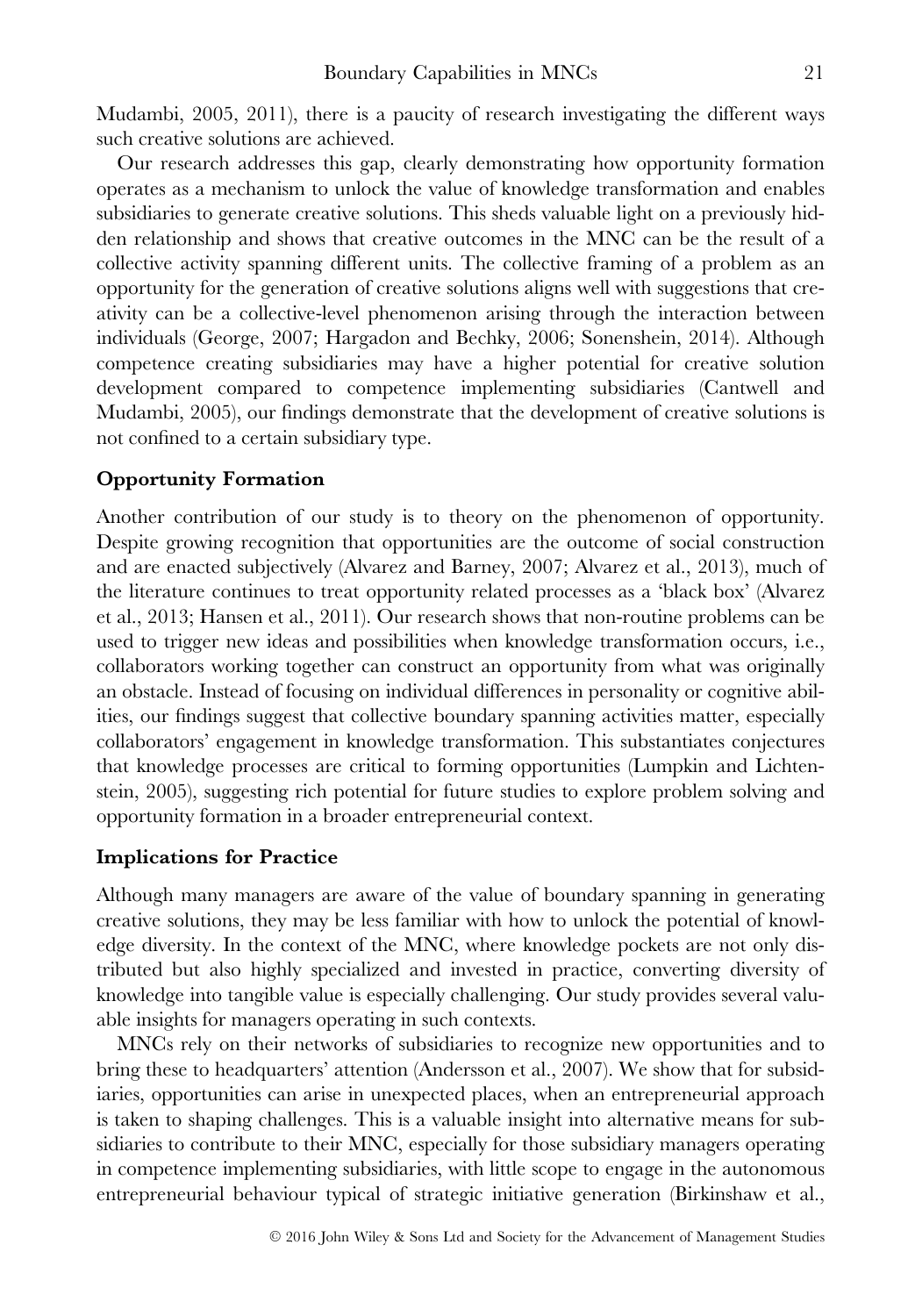1998). In a similar vein, developing creative solutions to organizational challenges has the potential to address a key tension within MNCs. On the one hand headquarters expects its subsidiaries to put forward new ideas, but on the other hand each unit is required to focus its resources and capabilities on achieving its specific mandate. Utilizing challenging or atypical situations to provide creative solutions for the organization provides subsidiary managers with a valuable option to demonstrate the value of their unit without moving too far outside of the assigned mandate.

In addition, our findings suggest a critical role for the MNC in setting a context that supports not just the development of a boundary capability and knowledge transformation across its operations but also an entrepreneurial approach to problem solving to encourage creative reshaping or reframing of problems (Hargadon and Bechky, 2006). In this respect, the insight that opportunity formation is an underlying mechanism linking knowledge transformation and the development of creative solutions offers important guidance regarding the problem solving approach to adopt when creative solutions are desired. We contend that how the problem is formulated can impact achievement of creative outcomes. Problem formulation is often superficial and lacks debate (Baer et al., 2013; Lyles, 1981) – solution finding commences in a rush to implement remedies quickly. Early efforts to transform knowledge are advisable as they can lead to new formulations of the problem that open previously unconceived solution ideas.

It is important that executive managers recognize the value of attaining creative solutions. Greater value creation and advantage to the organization can be achieved if problems are approached in a way which encourages the development of not just an effective solution but one that produces a novel and useful outcome. For example, organizations operating in the same industry often face similar business challenges. The capability to generate creative solutions that competitors have not envisioned builds valuable and rare resources (Kim et al., 2013), ultimately strengthening the firm's competitive advantage. In addition, the causal ambiguity of forming opportunities, as implied by the complex pattern and iterative nature of knowledge transformation activities at boundaries, may in itself become a source of firm advantage (Alvarez et al., 2013). In this respect, for MNCs, our results are encouraging regarding the ability of subsidiary driven problem solving, particularly through boundary spanning, to create solutions that are not 'just' workable, but of high creative value.

Last but not least, our work clearly demonstrates the value of boundary capabilities to support knowledge amplification across the MNC. However, managers should not underestimate the efforts required by collaborators to achieve effective knowledge transformation. Understanding the specific expertise, technical language, styles and potentially conflicting views of other collaborators requires both time and considerable effort, but as our results show, it is critical to unlocking the benefits of diverse MNC knowledge.

#### Limitations and Avenues for Future Research

This study has limitations that create avenues for future research. As our study was concerned with subsidiary driven problem solving processes, our sample does not include problem solving projects initiated at the corporate or headquarters level. It may be the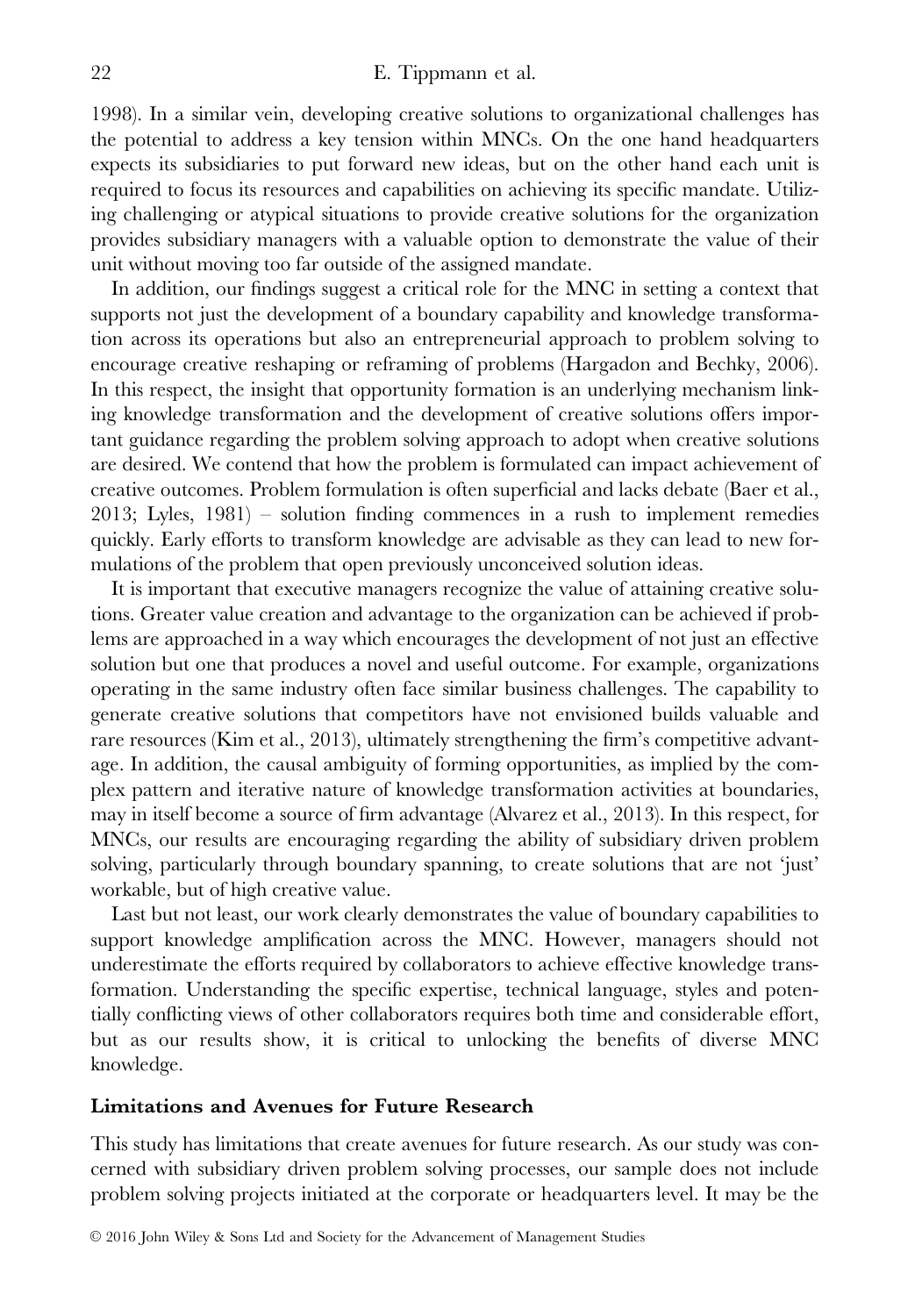case that problems identified as requiring resolution at these levels exhibit higher pressure and therefore pose more demands on knowledge transformation and opportunity formation behaviours to lead to creative solutions. Future research can meaningfully extend our arguments to these scenarios.

Our interest in examining the links between problem solving activities and creative outcomes required sampling problem solving projects where solutions were implemented. Although our sample exhibits good variation in the level of creative solutions generated, our study may under-represent less formalized problem solving processes and certainly excludes processes that were terminated early. As organizational problems are typically only addressed after undergoing a stage of creeping awareness until a tipping point is reached (Lyles, 1981; Lyles and Mitroff, 1980), more research is needed to understand the influence of knowledge transformation during this very early phase of problem formulation and how knowledge transformation can help ensure that the 'right' organizational challenges are prioritized for resolution. More work is also needed to understand the iterative nature of problem solving.

In relation to boundary spanning in global organizations, our study was focused on MNC knowledge transformation as the most critical boundary spanning activity in atypical situation. As outlined earlier, Carlile (2002, 2004) proposes two other boundary spanning activities – knowledge transfer and knowledge translation. While there is considerable research on knowledge transfer in the MNC, there is considerable scope for research to further examine the translation and transformation of knowledge at semantic and pragmatic boundaries, respectively. In addition, future research could explore alternative mechanisms through which the benefits of MNC knowledge transformation are transmitted. Beyond opportunity formation, this may include the capacity of collaborators from across the MNC to agree on a joint problem definition that avoids the danger of powerful individuals or coalitions to pre-dominate (e.g., Baer et al., 2013) and hence hinder the benefit of knowledge transformation to materialize.

Our sampling strategy was broad as we chose MNCs and subsidiaries that exhibited variation in organizational attributes. We also studied problem solving projects from varied functional areas. This minimizes the likelihood that our findings are the result of a certain organizational context, increasing the generalizability of our findings. However, our sample is largely focused on two industries (ICT and pharmaceutical) and subsidiaries located in one country. Future work can meaningfully extend our findings to other industries and locations. Although our sample size is relatively small, it is still sufficient to provide the necessary power to test our hypotheses and control for important extraneous factors. However, it does not allow us to examine systematically all constellations of extraneous factors.

Although we obtained information on solution creativity from an independent evaluator to reduce common method bias, this information was usually provided by a subsidiary manager. While the subsidiary top managers' relative closeness to current solutions and high international exposure support their ability to answer these questions accurately, corroboration with a headquarters' evaluation, however, may allow an even wider assessment of the newness and usefulness of the solution. We also implemented a range of techniques to limit recall issues in relation to reporting on past projects. These included a 12 months cut-off time-frame to include only processes of the recent past,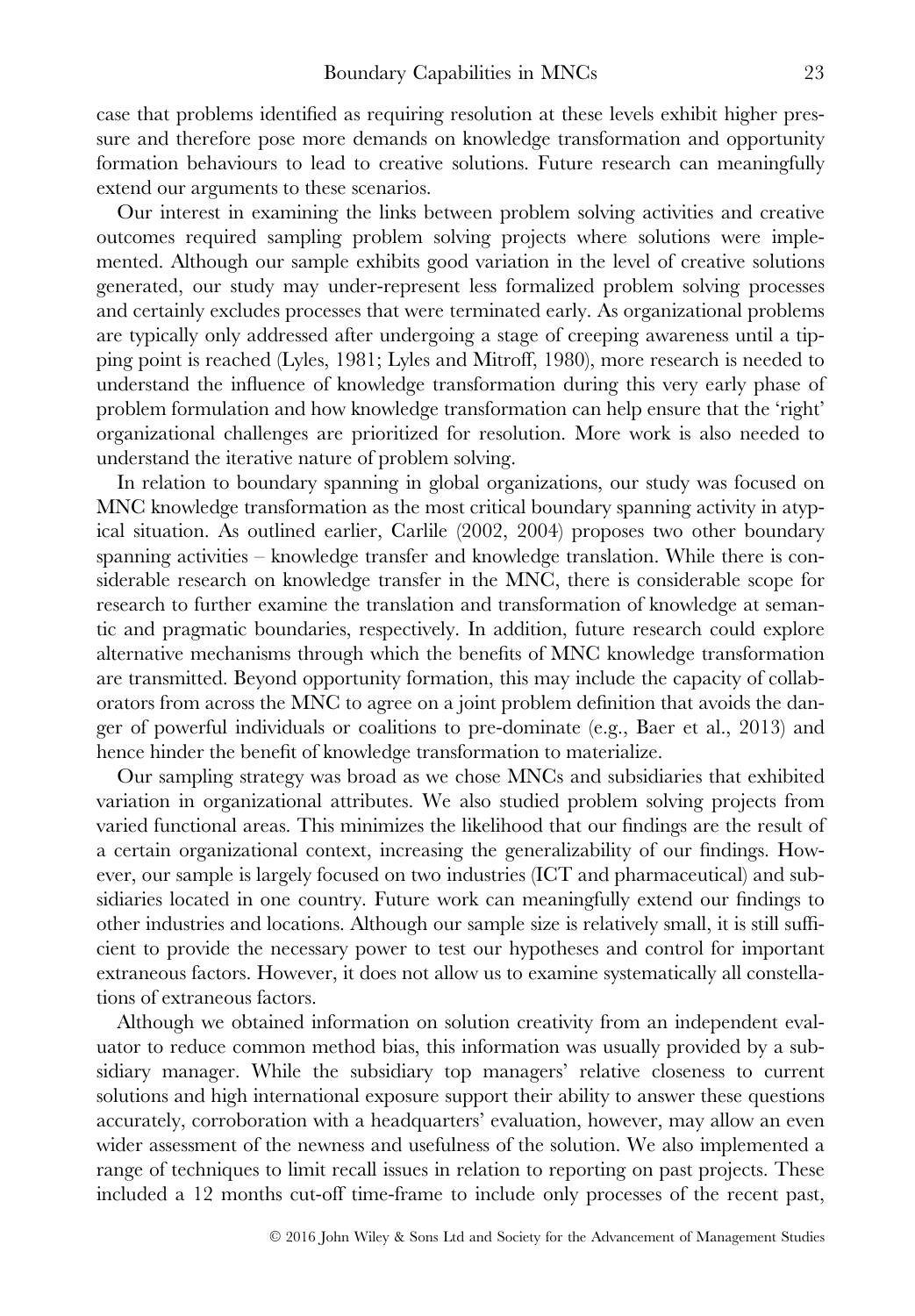focusing on specific activities surrounding a concrete event (specific problem solving project), ensuring confidentiality, detailed explanation of study benefits and researcher administration of the survey to ensure respondents reflected carefully on each question.

# **CONCLUSION**

As the MNC represents an organizational setting characterized by high levels of knowledge diversity, developing a boundary capability is not only critical for the generation of creative solutions but also for MNC advantage. By showing that MNC knowledge transformation can give rise to opportunity formation for the development of creative solutions, this study advances our understanding of how to liberate the often untapped potential of diverse knowledge within the MNC.

#### ACKNOWLEDGEMENTS

This study was funded by the Irish Research Council with co-funding from the European Commission (Marie-Curie Fellowship). We are very grateful for the insightful comments of Phillip C. Nell, the three reviewers, editors and participants at the paper development workshop at Ivey Business School.

# **NOTE**

[1] When including the additional controls in the model the effect of our control for problem pressure on solution creativity was no longer significant.

# REFERENCES

- Aldrich, H. E. and Martinez, M. A. (2010). 'Entrepreneurship as social construction: A multilevel evolutionary approach'. In Acs, Z. J. and Audretsch, D. B. (Eds), Handbook of Entrepreneurship Research: An Interdisciplinary Survey and Introduction. New York: Springer Science & Business Media, 387–427.
- Alvarez, S. A. and Barney, J. B. (2007). 'Discovery and creation: Alternative theories of entrepreneurial action'. Strategic Entrepreneurship Journal, 1, 11–26.
- Alvarez, S. A. and Barney, J. B. (2008). 'Opportunities, organizations, and entrepreneurship'. Strategic Entrepreneurship Journal, 2, 265–7.
- Alvarez, S. A., Barney, J. B. and Anderson, P. (2013). 'Forming and exploiting opportunities: The implications of discovery and creation processes for entrepreneurial and organizational research'. Organization Science,  $24$ ,  $301-17$ .
- Amabile, T. M. (1996). Creativity in Context: Update to 'the Social Psychology of Creativit'. Boulder, CO: Westview.
- Ancona, D. G. and Caldwell, D. F. (1992). 'Demography and design: Predictors of new product team performance'. Organization Science, 3, 321–41.
- Andersson, U., Forsgren, M. and Holm, U. (2007). 'Balancing subsidiary influence in the federative MNC: A business network view'. *Journal of International Business Studies*, **38**, 802-18.
- Andersson, U., Dasi, A., Mudambi, R. and Pedersen, T. (2016). 'Technology, innovation and knowledge: The importance of ideas and international connectivity'. Journal of World Business, 51, 153–62.
- Baer, M., Dirks, K. T. and Nickerson, J. A. (2013). 'Microfoundations of strategic problem formulation'. Strategic Management Journal, 34, 197-214.
- Barner-Rasmussen, W., Ehrnrooth, M., Koveshnikov, A. and Mäkelä, K. (2014). 'Cultural and language skills as resources for boundary spanning within the MNC'. Journal of International Business Studies, 45, 886–905.
- Barreto, I. (2012). 'Solving the entrepreneurial puzzle: The role of entrepreneurial interpretation in opportunity formation and related processes'. Journal of Management Studies, 49, 356–80.
- Bartlett, C. A. and Ghoshal, S. (1989). Managing Across Borders: The Transnational Solution. Boston, MA: Harvard Business School Press.

V<sup>C</sup> 2016 John Wiley & Sons Ltd and Society for the Advancement of Management Studies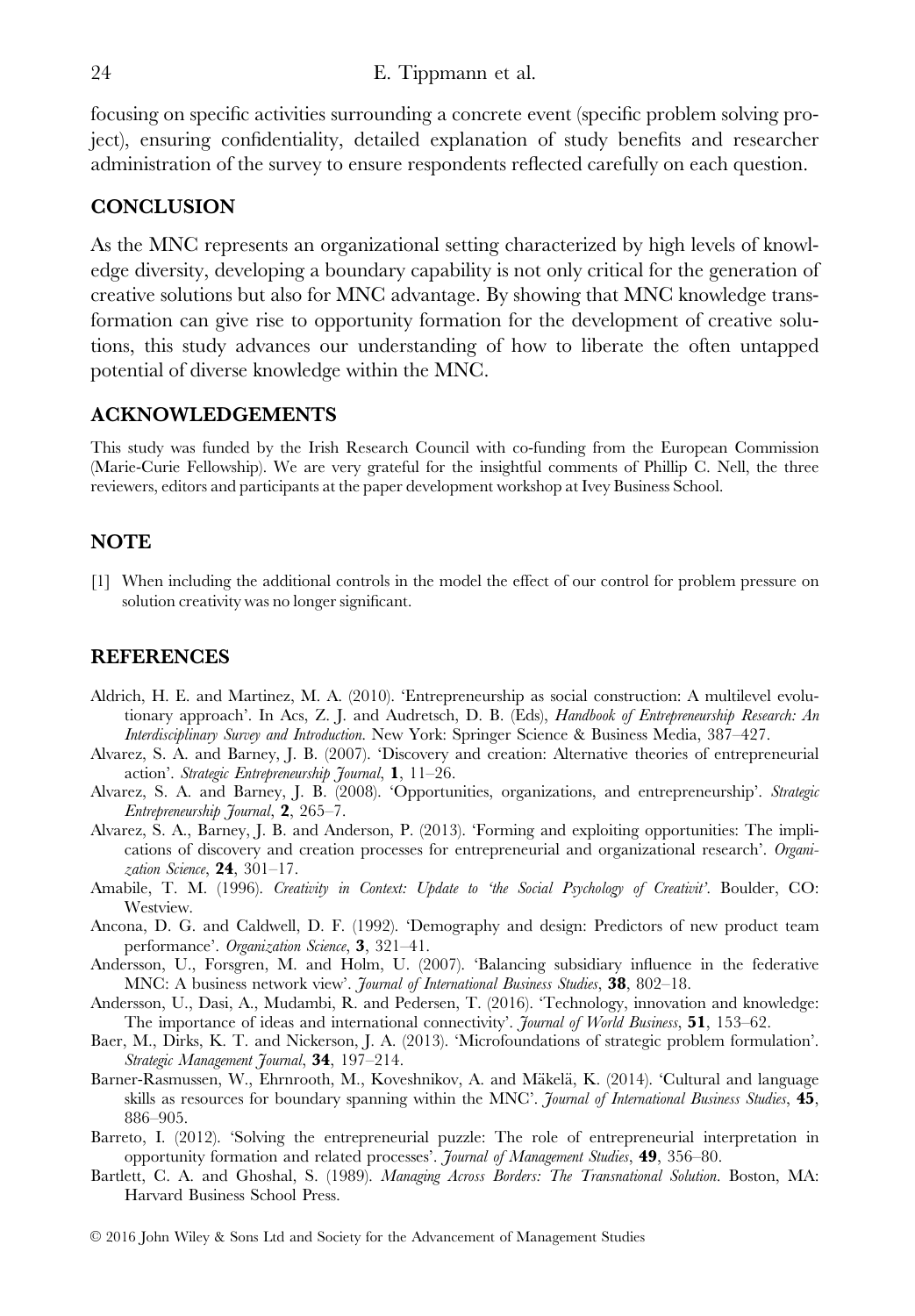- Bechky, B. A. (2003). 'Sharing meaning across occupational communities: The transformation of understanding on a production floor'. Organization Science, 14, 312-30.
- Beck, T. E. and Plowman, D. A. (2009). 'Experiencing rare and unusual events richly: The role of middle managers in animating and guiding organizational interpretation'. Organization Science, 20, 909–24.
- Berry, H. (2014). 'Global integration and innovation: Multicountry knowledge generation within MNCs'. Strategic Management Journal, 35, 869-90.
- Birkinshaw, J., Ambos, T. and Bouquet, C. (2017). 'Boundary spanning activities of corporate HQ executives: Insights from a longitudinal study'. Journal of Management Studies, doi: 10.1111/joms.12260.
- Birkinshaw, J., Hood, N. and Jonsson, S. (1998). 'Building firm-specific advantages in multinational corporations: The role of subsidiary initiative'. Strategic Management Journal, 19, 221–41.
- Birkinshaw, J. and Ridderstrale, J. (1999). 'Fighting the corporate immune system: A process study of subsidiary initiatives in multinational corporations'. *International Business Review*, **8**, 149–80.
- Burgelman, R. A. (1983). 'A process model of internal corporate venturing in the diversified major firm'. Administrative Science Quarterly, 28, 223-44.
- Cantwell, J. and Mudambi, R. (2005). 'MNE competence-creating subsidiary mandates'. Strategic Management Journal, **26**, 1109-28.
- Cantwell, J. and Mudambi, R. (2011). 'Physical attraction and the geography of knowledge sourcing in multinational enterprises'. Global Strategy Journal, 1, 206-32.
- Carlile, P. R. (2002). 'A pragmatic view of knowledge and boundaries: Boundary objects in new product development'. Organization Science, 13, 442-55.
- Carlile, P. R. (2004). 'Transferring, translating, and transforming: An integrative framework for managing knowledge across boundaries'. Organization Science, 15, 555–68.
- Carlile, P. R. and Rebentisch, E. S. (2003). 'Into the black box: The knowledge transformation cycle'. Management Science, 49, 1180-95.
- Ciabuschi, F., Dellestrand, H. and Martín, O. M. (2011). 'Internal embeddedness, headquarters involvement, and innovation importance in multinational enterprises'. Journal of Management Studies, 48, 1612–39.
- Collins, D. (2005). 'A synthesis process model of creative thinking in music composition'. Psychology of Music, **33**, 193-216.
- Covin, J. G. and Slevin, D. P. (1989). 'Strategic management of small firms in hostile and benign environments'. Strategic Management Journal, 10, 75–87.
- Cyert, R. M. and March, J. G. (1963). Behavioral Theory of the Firm. Englewood Cliffs, NJ: Prentice Hall Inc.
- Dörrenbächer, C. and Gammelgaard, J. (2006). 'Subsidiary role development: The effect of micropolitical headquarters–subsidiary negotiations on the product, market and value-added scope of foreign-owned subsidiaries'. Journal of International Management, 12, 266–83.
- Dougherty, D. (1992). 'Interpretive barriers to successful product innovation in large firms'. Organization Science, **3**, 179–202.
- Doz, Y. L., Santos, J. and Williamson, P. (2001). From Global to Metanational: How Companies Win in the Knowledge Economy. Boston, MA: Harvard Business School Press.
- Dutton, J. E. and Ashford, S. J. (1993). 'Selling issues to top management'. Academy of Management Review, 18, 397–428.
- Eckhardt, J. T. and Shane, S. A. (2003). 'Opportunities and entrepreneurship'. Journal of Management, 29, 333–49.
- Enders, A., König, A. and Barsoux, J. L. (2016). 'Stop jumping to solutions!'. Sloan Management Review, 57, 62–70.
- Erkelens, R., van den Hooff, B., Huysman, M. and Vlaar, P. (2015). 'Learning from locally embedded knowledge: Facilitating organizational learning in geographically dispersed settings'. Global Strategy Journal, 5, 177–97.
- Felin, T., Foss, N. J., Heimeriks, K. H. and Madsen, T. L. (2012). 'Microfoundations of routines and capabilities: Individuals, processes, and structures'. *Journal of Management Studies*, **49**, 1351–74.
- Felin, T. and Zenger, T. R. (2016). 'Crossroads: Strategy, problems, and a theory for the firm'. Organization Science, **27**, 222-31.
- Ford, C. M. (1996). 'A theory of individual creative action in multiple social domains'. Academy of Management Review, 21, 1112-42.
- Ford, C. M. (2002). 'The futurity of decisions as a facilitator of organizational creativity and change'. Journal of Organizational Change Management, 15, 635–46.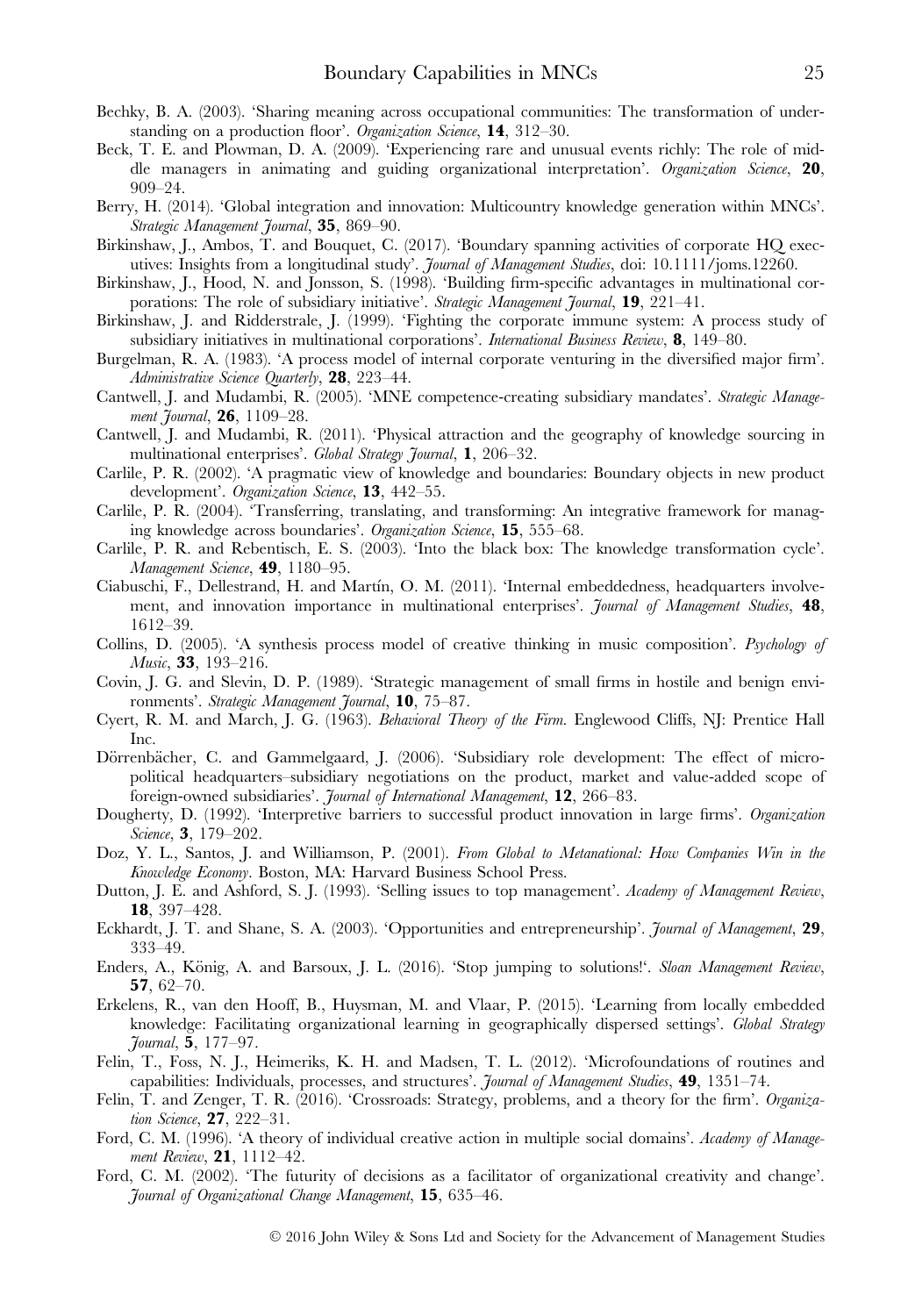- Galbraith, J. (1973). Designing Complex Organizations. London: Addison-Westley Publishing Company.
- Gavetti, G. and Levinthal, D. (2000). 'Looking forward and looking backward: Cognitive and experiential search'. Administrative Science Quarterly, **45**, 113–37.
- George, J. M. (2007). 'Creativity in organizations'. Academy of Management Annals, 1, 439–77.
- Ghemawat, P. (2001). 'Distance still matters. The hard reality of global expansion'. Harvard Business Review, 79, 137–47.
- Ghoshal, S. and Bartlett, C. A. (1990). 'The multinational corporation as an interorganizational network'. Academy of Management Review, **15**, 603-25.
- Godart, F., Maddux, W., Shipilov, A. and Galinsky, A. (2015). 'Fashion with a foreign flair: Professional experiences abroad facilitate the creative innovations of organizations'. Academy of Management Journal, 58, 195–220.
- Gupta, A. K. and Govindarajan, V. (2000). 'Knowledge flows within multinational corporations'. Strategic Management Journal, 21, 473-96.
- Hair, J. F., Ringle, C. M. and Sarstedt, M. (2013). 'Partial least squares structural equation modeling: Rigorous applications, better results and higher acceptance'. Long Range Planning, **46**, 1–12.
- Hair, J. F. J., Hult, G. T. M., Ringle, C. and Sarstedt, M. (2014). A Primer on Partial Least Squares Structural Equation Modeling (PLS-SEM). Thousand Oaks, CA: Sage.
- Hansen, D. J., Shrader, R. and Monllor, J. (2011). 'Defragmenting definitions of entrepreneurial opportunity'. Journal of Small Business Management, 49, 283-304.
- Hargadon, A. B. and Bechky, B. A. (2006). 'When collections of creatives become creative collectives: A field study of problem solving at work'. Organization Science, 17, 484-500.
- Henseler, J., Ringle, C. and Sarstedt, M. (2012). 'Using partial least squares path modeling in advertising research: Basic concepts and recent issues'. In Okazaki, S. (Ed.), Handbook of Research on International Advertising. Cheltenham: Edward Elgar Publishing, 252–76.
- Huber, G. P. and Power, D. J. (1985). 'Retrospective reports of strategic-level managers: Guidelines for increasing their accuracy'. Strategic Management Journal, 6, 171-80.
- Kim, N., Im, S. and Slater, S. F. (2013). 'Impact of knowledge type and strategic orientation on new product creativity and advantage in high-technology firms'. Journal of Product Innovation Management, 30, 136–53.
- Kogut, B. and Zander, U. (1993). 'Knowledge of the firm and the evolutionary theory of the multinational corporation'. Journal of International Business Studies, 24, 625-45.
- Kostova, T. and Zaheer, S. (1999). 'Organizational legitimacy under conditions of complexity: The case of the multinational enterprise'. Academy of Management Review, 24, 64-81.
- Lawrence, P. and Lorsch, J. (1967). Organizations and Environments: Managing Differentiation and Integration. Boston, MA: Harvard Business School Press.
- Leonard-Barton, D. (1995). Wellsprings of Knowledge: Building and Sustaining the Sources of Innovation. Boston, MA: Harvard Business Press.
- Leonardi, P. M. (2011). 'Innovation blindness: Culture, frames, and cross-boundary problem construction in the development of new technology concepts'. Organization Science, 22, 347–69.
- Levina, N. and Vaast, E. (2005). 'The emergence of boundary spanning competence in practice: Implications and use of information systems'. MIS Quarterly, 29, 335–63.
- Lopez-Vega, H., Tell, F. and Vanhaverbeke, W. (2016). 'Where and how to search? Search paths in open innovation'. Research Policy, 45, 125–36.
- Lumpkin, G. T. and Lichtenstein, B. B. (2005). 'The role of organizational learning in the opportunityrecognition process'. Entrepreneurship Theory and Practice, 29, 451–72.
- Luo, Y. (2005). 'Toward coopetition within a multinational enterprise: A perspective from foreign subsidiaries'. Journal of World Business,  $40$ ,  $71-90$ .
- Lyles, M. A. (1981). 'Formulating strategic problems: Empirical analysis and model development'. Strategic Management Journal, 2, 61-75.
- Lyles, M. A. and Mitroff, I. I. (1980). 'Organizational problem formulation: An empirical study'. Administrative Science Quarterly, **25**, 102-19.
- Madjar, N., Greenberg, E. and Chen, Z. (2011). 'Factors for radical creativity, incremental creativity, and routine, noncreative performance'. *Journal of Applied Psychology*, **96**, 730–43.
- McGrath, R. G. (2001). 'Exploratory learning, innovative capacity, and managerial oversight'. Academy of Management Journal, 44, 118-31.
- Meyer, K. E., Mudambi, R. and Narula, R. (2011). 'Multinational enterprises and local contexts: The opportunities and challenges of multiple embeddedness'. Journal of Management Studies, 48, 235–52.

 $\odot$  2016 John Wiley & Sons Ltd and Society for the Advancement of Management Studies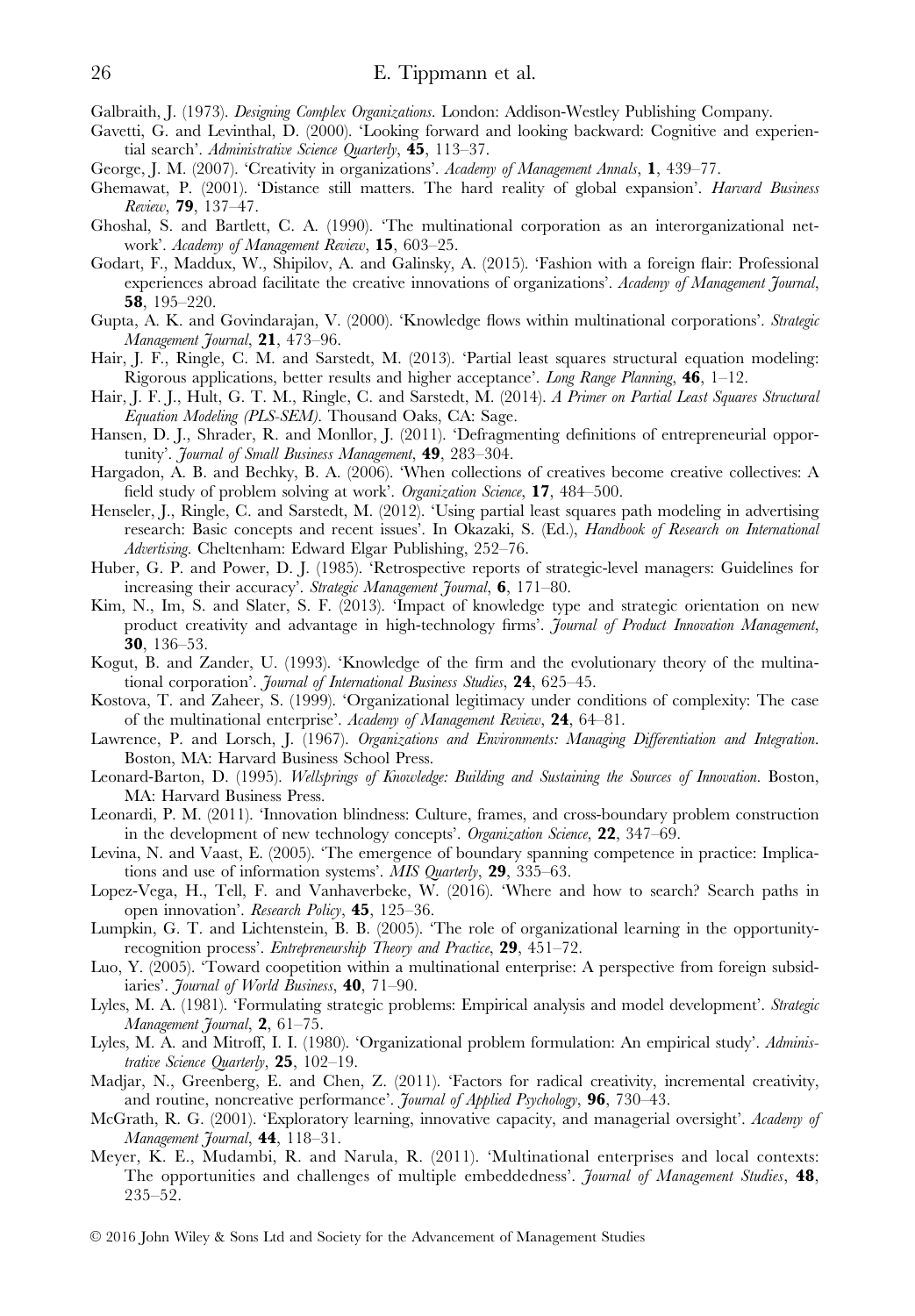- Mintzberg, H. and Westley, F. (2001). 'Decision making: It's not what you think'. Sloan Management Review, 42, 89–93.
- Mitchell, R. K., Mitchell, J. R. and Smith, J. B. (2008). 'Inside opportunity formation: Enterprise failure, cognition, and the creation of opportunities'. Strategic Entrepreneurship Journal, 2, 225–42.
- Mors, M. L. (2010). 'Innovation in a global consulting firm: When the problem is too much diversity'. Strategic Management Journal, 31, 841-72.
- Mudambi, R. (2011). 'Hierarchy, coordination, and innovation in the multinational enterprise'. Global Strategy Journal, 1, 317–23.
- Mudambi, R., Mudambi, S. M. and Navarra, P. (2007). 'Global innovation in MNCs: The effects of subsidiary self-determination and teamwork'. *Journal of Product Innovation Management*, **24**, 442–55.
- Mudambi, R. and Swift, T. (2009). 'Professional guilds, tension and knowledge management'. Research Policy, **38**, 736–45.
- Nelson, R. R. and Winter, S. G. (1982). An Evolutionary Theory of Economic Change. Cambridge, MA: The Belknap Press of Harvard University Press.
- Newell, A. and Simon, H. A. (1972). Human Problem Solving. Englewood Cliffs, NJ: Prentice-Hall.
- Nickerson, J., Yen, C. J. and Mahoney, J. T. (2012). 'Exploring the problem-finding and problem-solving approach for designing organizations'. Academy of Management Perspectives, 26, 52–72.
- Nickerson, J. A. and Zenger, T. R. (2004). 'A knowledge-based theory of the firm The problemsolving perspective'. Organization Science, 15, 617-32.
- Nohria, N. and Ghoshal, S. (1997). The Differentiated Network: Organizing Multinational Corporations for Value Creation. San Francisco, CA: Jossey-Bass Publishers.
- Nonaka, I. (1994). 'A dynamic theory of organizational knowledge creation'. Organization Science, 5, 14–37.
- Noorderhaven, N. and Harzing, A. W. (2009). 'Knowledge-sharing and social interaction within MNEs'. Journal of International Business Studies, 40, 719–41.
- Nutt, P. C. (1984). 'Types of organizational decision processes'. Administrative Science Quarterly, 29, 414–50.
- Nutt, P. C. (1992). 'Formulation tactics and the success of organizational decision making'. *Decision Scien*ces, 23, 519–40.
- Nutt, P. C. (1993). 'The formulation processes and tactics used in organizational decision making'. Organization Science,  $4, 226 - 51$ .
- Nutt, P. C. (2004). 'Expanding the search for alternatives during strategic decision-making'. Academy of Management Executive, 18, 13-28.
- Nutt, P. C. (2005). 'Search during decision making'. European Journal of Operational Research, 160, 851–76.
- Obstfeld, D. (2012). 'Creative projects: A less routine approach toward getting new things done'. Organization Science, 23, 1571-92.
- Oldham, G. R. and Cummings, A. (1996). 'Employee creativity: Personal and contextual factors at work'. Academy of Management Journal, 39, 607-34.
- Papadakis, V. M., Lioukas, S. and Chambers, D. (1998). 'Strategic decision-making processes: The role of management and context'. Strategic Management Journal, 19, 115–47.
- Parker, A. and Tippmann, E. (2016). 'Utilizing diverse knowledge for problem solving in the MNC: A network mobilization perspective'. In Humphreys, J. (Ed.), Proceedings of the Seventy-Sixth Annual Meeting of the Academy of Management. Online ISSN: 2151-6561.
- Pawlowski, S. D. and Robey, D. (2004). 'Bridging user organizations: Knowledge brokering and the work of information technology professionals'. MIS Quarterly, 28, 645–72.
- Perry-Smith, J. E. and Shalley, C. E. (2003). 'The social side of creativity: A static and dynamic social network perspective'. Academy of Management Review, 28, 89-106.
- Preacher, K. J. and Hayes, A. F. (2004). 'SPSS and SAS procedures for estimating indirect effects in simple mediation models'. Behavior Research Methods, Instruments, & Computers, 36, 717–31.
- Reinartz, W., Haenlein, M. and Henseler, J. (2009). 'An empirical comparison of the efficacy of covariance-based and variance-based SEM'. International Journal of Research in Marketing, 26, 332-44.
- Reiter-Palmon, R. and Illies, J. J. (2004). 'Leadership and creativity: Understanding leadership from a creative problem-solving perspective'. Leadership Quarterly, 15, 55–77.
- Ringle, C., Wende, S. and Becker, J. M. (2015). SmartPLS3. Boenningstedt: SmartPLS GmbH. Available at<http://www.smartpls.com> (Accessed 1 July 2016).
- Rugman, A. M., Verbeke, A. and Wenlong, Y. (2011). 'Re-conceptualizing Bartlett and Ghoshal's classification of national subsidiary roles in the multinational enterprise'. Journal of Management Studies,  $48$ , 253–77.